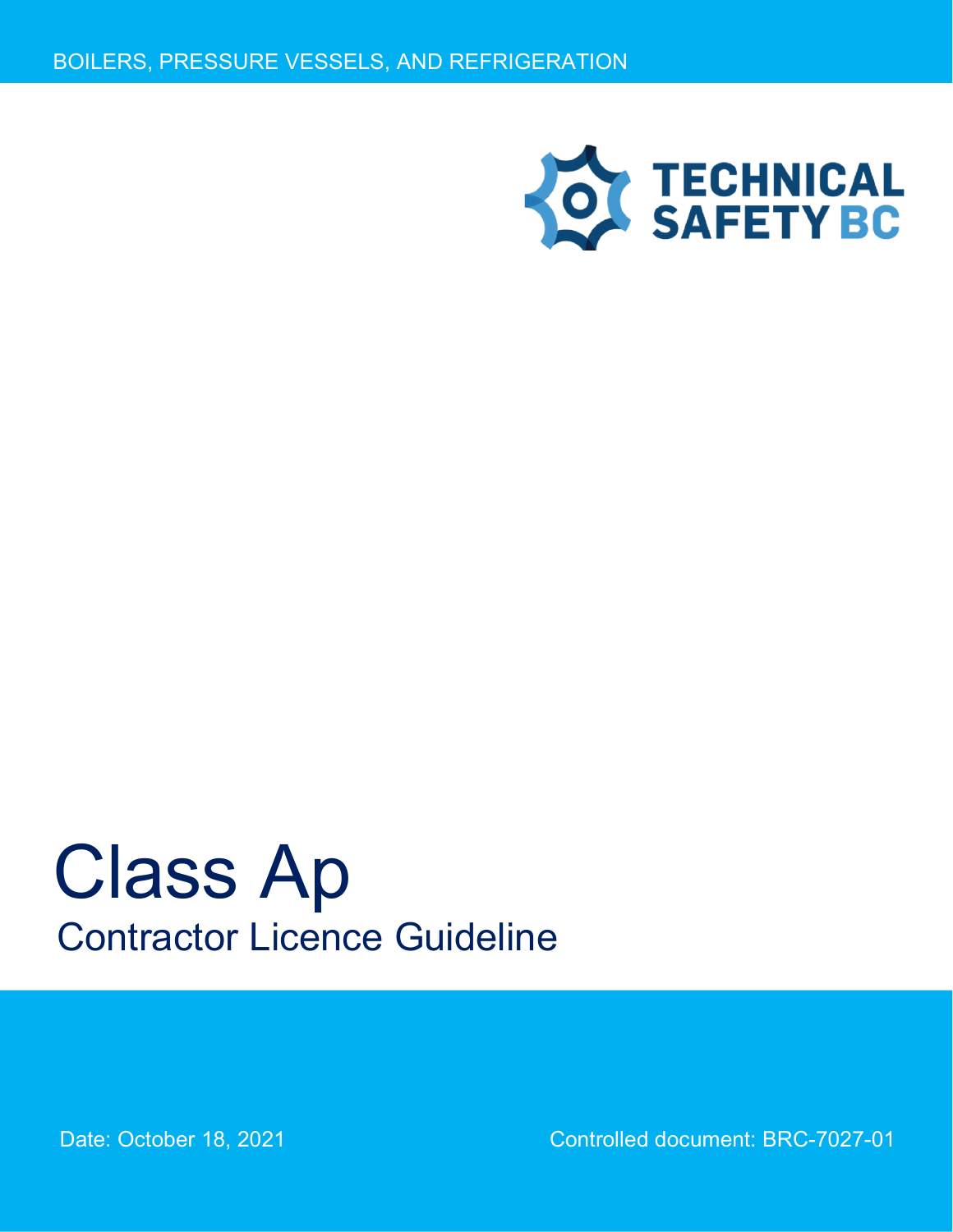

## **Contents**

| 5. Review and acceptance of the applicants quality control program3 |  |
|---------------------------------------------------------------------|--|
|                                                                     |  |
|                                                                     |  |

**Appendix A - Quality control manual guideline Appendix B - Suggested quality control manual section elements**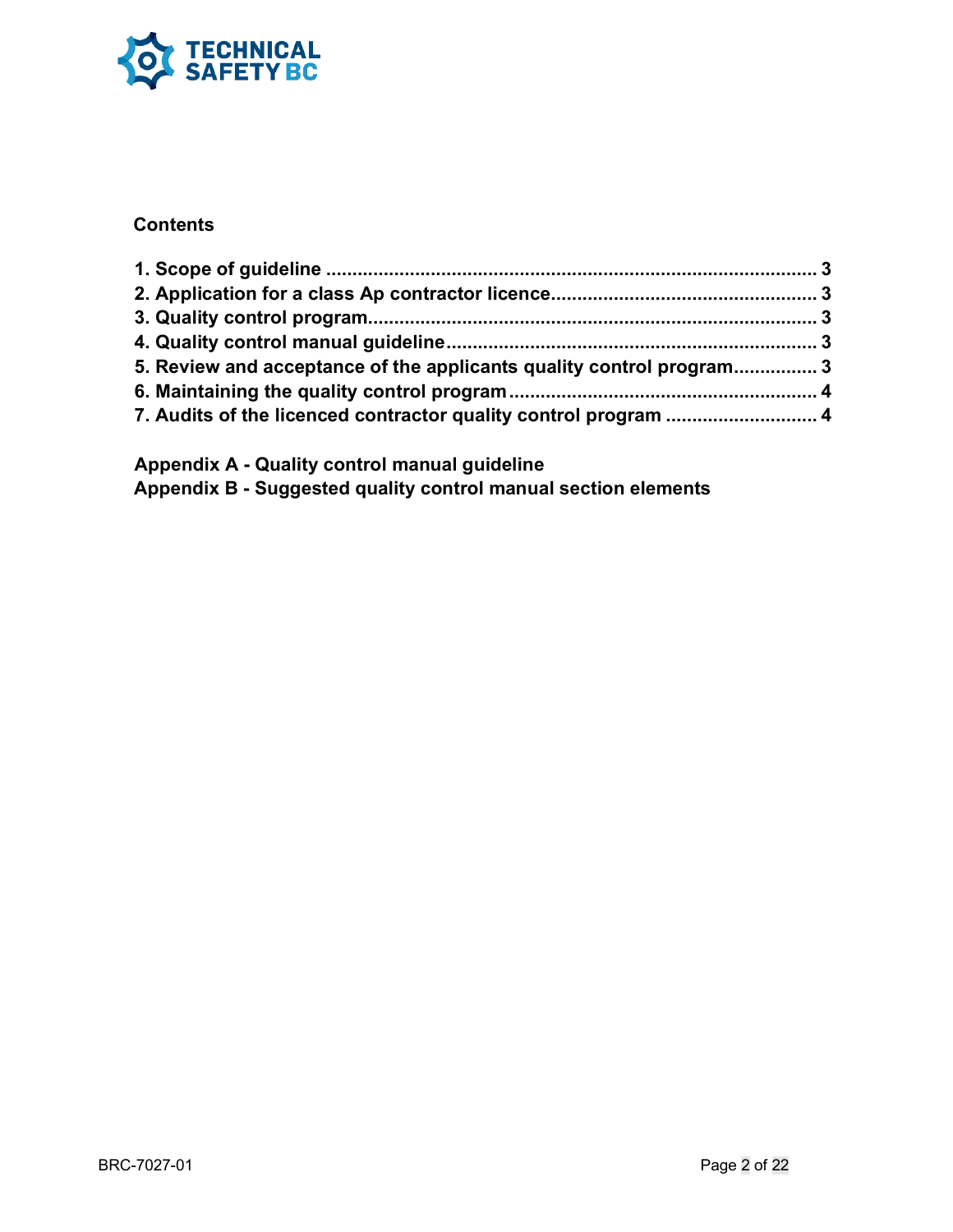

#### **1. Scope of guideline**

This guideline has been created to assist contractors in developing, updating or revising quality control programs applicable to a class Ap contractor licence under the Power Engineers, Boiler, Pressure Vessel, and Refrigeration Safety Regulation (BPVR Regulation). This guideline is intended to be used in conjunction with Contractor Licensing Directive: **D-BP 2019-01.**

#### **2. Application for a class Ap contractor licence**

To apply for a class Ap contractor licence the applicant must submit a completed application form (FRM-811) and a current copy of their documented quality control program to Technical Safety BC. The application form, applicable fees, and other information are available on our website.

#### **3. Quality control program**

A quality control program is required to be submitted with the applicable application form as part of the application process for a class Ap contractor licence.

Quality control programs must detail the organization's processes, procedures, and controls for maintaining compliance with the requirements applicable to the scope of work listed in their manual. Quality control programs must take into consideration all applicable regulatory requirements, including, but not limited to, the *Safety Standards Act* (the Act), associated regulations, adopted codes, directives, and safety orders.

The necessary scope and detail of the program will depend on the complexity of the work performed and on the size and complexity of the organization that is performing the regulated work. Regulated work may be performed in a fixed location e.g., a shop or in the field, provided that the controls are described in the quality control program.

#### **4. Quality control manual guideline**

Appendices A and B provide guidance for an effective quality control program. They are not intended to provide all of the information that may need to be included in a quality control program, but rather to serve as a guideline. Depending on the scope of the regulated work to be performed and the specific code requirements that are applicable, additional information, beyond the contents of this guideline may be required.

#### **5. Review and acceptance of the applicants quality control program**

Quality control programs will be reviewed for acceptance by Technical Safety BC prior to issuance of a licence. Additionally in accordance with adopted code CSA B51, the applicant may be asked to demonstrate to Technical Safety BC that they have adequate equipment and facilities to perform the scope of work specified in their quality control program and to demonstrate that they have a thorough working knowledge of their quality control program.

Technical Safety BC will review the demonstration project, assess the application of the quality control program requirements and, if acceptable, will issue the class Ap contractor licence.

The applicant will be notified of any deficiency identified by Technical Safety BC in the review of the quality control program and/or its application through the demonstration project. The applicant will then be responsible to take any corrective action required to resolve the deficiency prior to issuance of the licence.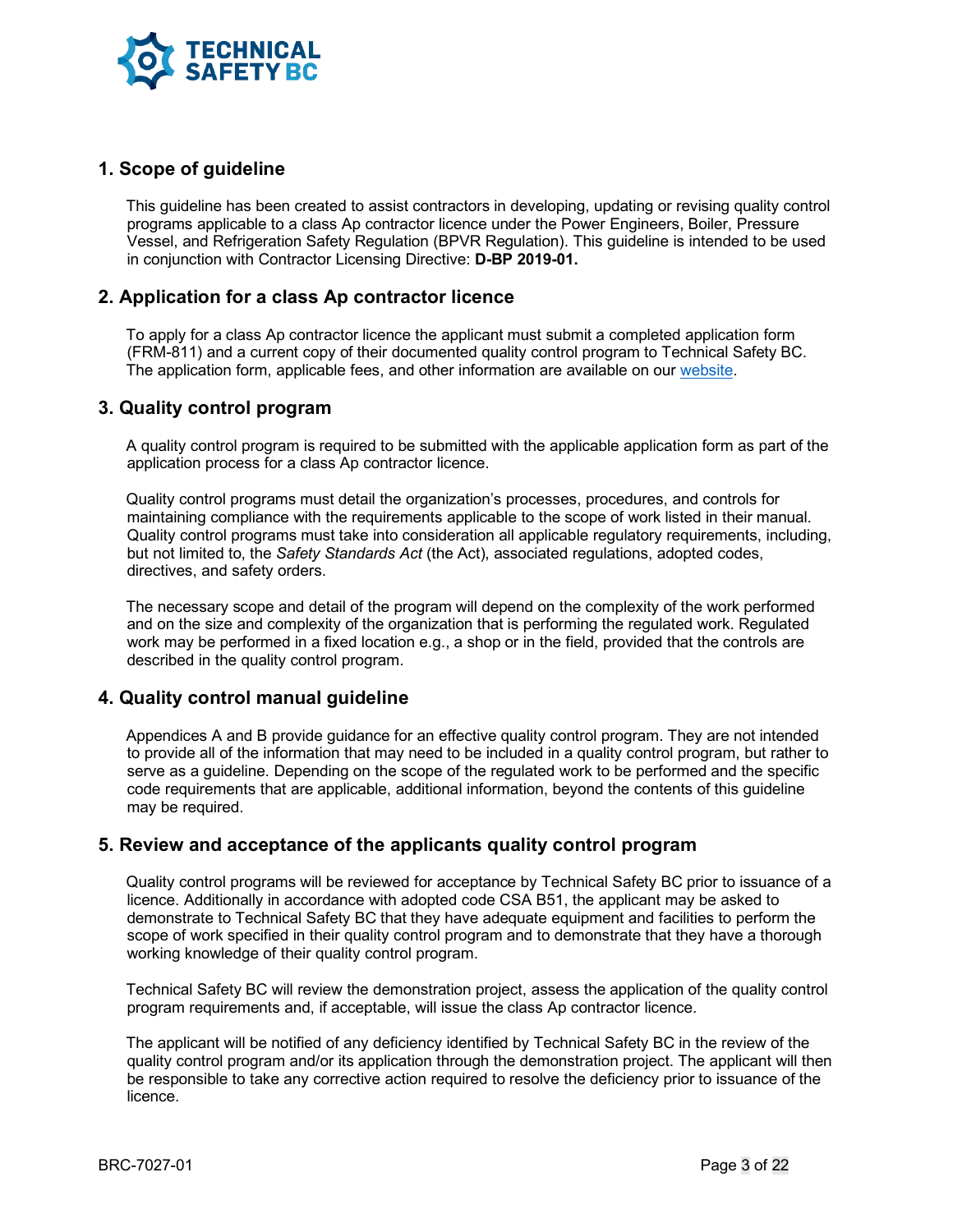

#### **6. Maintaining the quality control program**

Quality control programs must remain current and up-to-date to ensure that they accurately reflect the requirements contained in the Act, associated regulations (including adopted codes), directives, and safety orders as amended from time to time.

A licencee may change, update, or revise their quality control program at any time provided that the changes, updates, or revisions are submitted to Technical Safety BC along with a copy of the contractor licence application form (FRM-811) for acceptance prior to implementation. Revisions to the program may be submitted to Technical Safety BC for acceptance as required and as part of the renewal process.

Prior to each licence renewal, quality control programs must be reviewed by the licencee for any changes which may impact the program, and any required revisions to the program must be submitted to Technical Safety BC for acceptance as part of the renewal process.

#### **7. Audits of the licensed contractor's quality control program**

Quality control programs may be subject to inspection, including investigation, monitoring and audit, by Technical Safety BC at any time. Inspection of licensee quality control programs and associated regulated activities are performed to confirm that a contractor is meeting the expectations under their licence including, but not limited to, applying all aspects of their quality control program.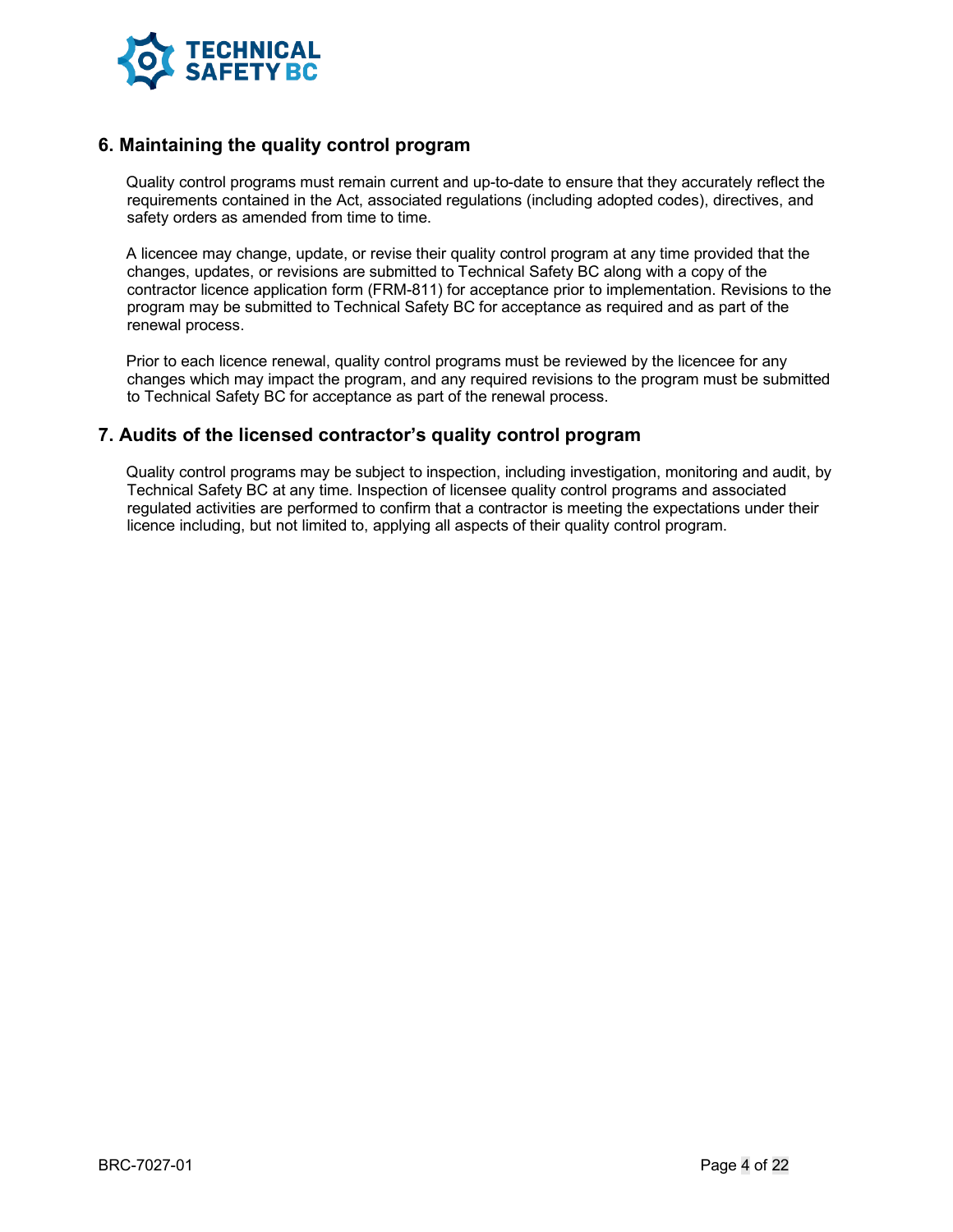

## **Appendix A – Quality control manual guideline**

The following provides guidance for an effective quality control manual. It is not intended to provide all of the information that may need to be included in a quality control program, but rather to serve as a guideline. Depending on the complexity of the regulated work to be performed and the specific code requirements that are applicable, additional information beyond the contents of this guideline may be required.

#### **1. Cover page**

The cover page should contain the organization name, logo, physical address, and the class of contractor licence. It should also contain other information including, date of manual issuance, edition level, revision level, controlled/uncontrolled copy, etc.

#### **2. Scope**

The manual should reference the contractor licence class and must specify a detailed scope of work identifying the regulated work which will be performed by the organization. This scope of work will be used during the review of the quality control program to determine the necessary complexity of the program based on the scope of work to be performed.

It should indicate by listing all applicable adopted code sections, and standards that the regulated work is performed as per the applied scope of work and the retention of up-to-date copies of the applicable codes adopted by the BPVR Regulation.

It should have controls to ensure regulated work that is outside the scope of the contractor licence, will not be performed, and any contractor licence terms and conditions will be complied with.

The manual should also indicate where the regulated work is taking place and provide provisions for implementation of the quality control program either in a shop or field.

The manual should indicate which activities will be performed solely by the licencee organization and which activities will be subcontracted to competent third parties, example; design, drawings, pressure welding, non-destructive examination, or heat treatment.

Included below is an example scope of work applicable to a class Ap contractor licence for reference.

| Licence class | Example: Scope of work                                                                                                                                                                                                                                                                                 |
|---------------|--------------------------------------------------------------------------------------------------------------------------------------------------------------------------------------------------------------------------------------------------------------------------------------------------------|
| Ap            | Construction, installation, repair, hot tapping, maintenance or alteration of<br>pressure piping; including refrigeration piping.<br>Construction, installation, repair or alteration of boiler external piping.<br>This licence includes; the scope of work permitted under a: "PW" class<br>licence. |

#### **3. Statement of authority and responsibility**

The manual should indicate the authority and responsibilities of those in charge of the quality control program and should provide them with the freedom to identify non-compliances and take corrective action including stopping work if needed by the full support of management. The statement of authority should be signed by the highest authority on the organization chart.

#### **4. Table of contents**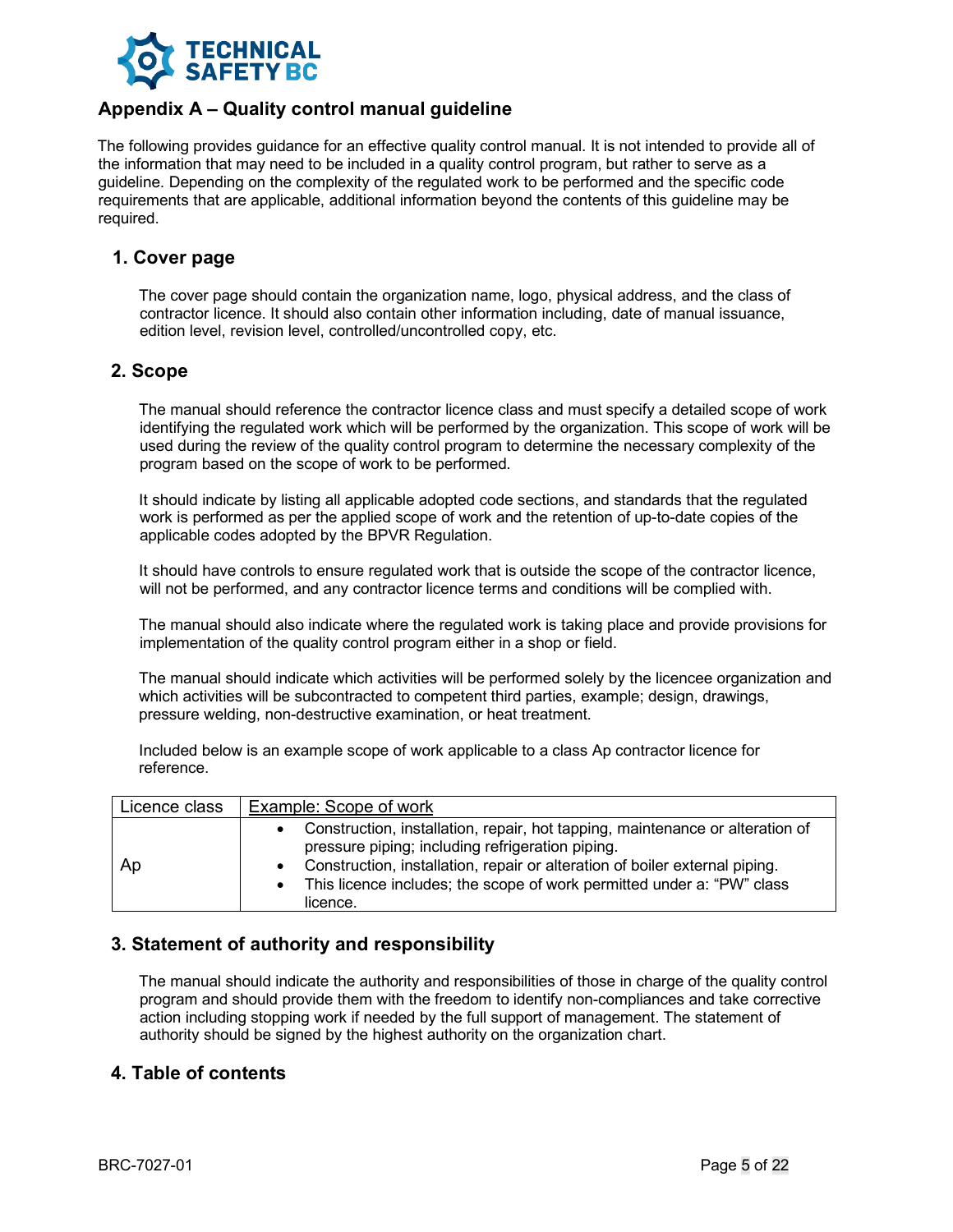

The table of contents should reflect the structure of the manual by listing the sections and the exhibits, including revision level. It should also have provisions for approval by the contractor and acceptance from Technical Safety BC safety officer by signing and dating or other means. A table for revision history of the manual should be included.

For the purpose of clarity, define all abbreviated titles of personnel, control documents, organizations, codes, standards, Acts and Regulations used within the manual, as well as any term used frequently within the document.

#### **5. Manual control**

The manual should have provisions for preparation, revision, distribution, and implementation of the quality control manual. It should indicate the persons responsible for the manual control, including submittal of manual revisions to Technical Safety BC.

It should also describe how the licenced contractor will review and update the manual to ensure that knowledge of the Act and regulations, directives, safety orders, and adopted codes and standards are maintained current.

#### **6. Organization chart**

The manual should have a chart showing the reporting relationships and lines of communication between management, engineering, purchasing, manufacturing, production, field work, inspection and quality control, as applicable, and it should reflect the actual organization. It should also include a brief explanation of duties and responsibilities of key personnel whose performance affects the quality control program.

#### **7. Drawings, design, calculations, and specifications**

The manual should have provisions to identify the minimum information necessary to comply with the code of construction in the form of drawings, specifications or other means. It should incorporate procedures which assure that the latest applicable drawings, design calculations, specifications and instructions, are used for construction, assembly, examination, inspection and testing. In case if the design and drawing function is subcontracted to a third party, there should be mechanism to review and approve these documents prior to release to production.

It should indicate who is responsible to prepare, review/approve design and drawings for regulated work, who is responsible to specify materials to be used, and who controls regulated work that will be performed in the shop or field.

There should be description that if the approved design drawings are revised for some reason, what controls will be applied to make sure that obsolete drawings are withdrawn from shop/field location and replaced with revised design drawings.

The manual should also include provisions to ensure that regulated work will not be performed, unless the original design and/or the altered design of regulated equipment has been registered with Technical Safety BC as per BPVR Regulation.

#### **8. Material control**

The manual should include a system of ordering, receiving, and controlling material. This is to ensure that the correct material (including welding consumables) is procured, inspected after receipt, properly stored, and released for production. There should be controls defined to maintain material traceability until project completion including; heat number and color code application. It should have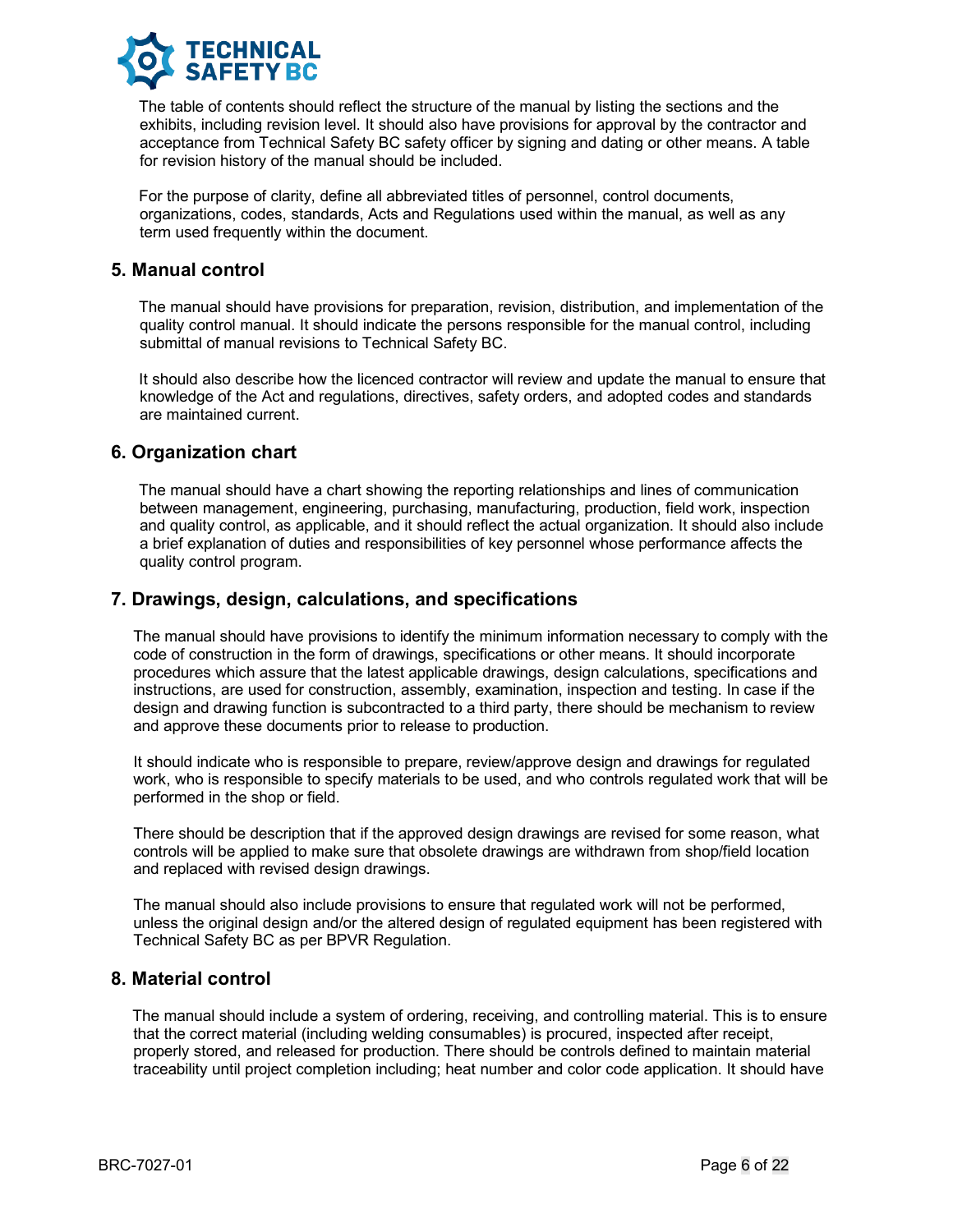

provisions that the received materials have the required material certifications, material test reports, or certificates of conformity which satisfy the applicable code requirements.

It should include a material control system to ensure that only the intended material is used when performing regulated work under the scope of the licence, and to the specifications of the applicable codes and standards.

The manual should also include provisions for handling materials that are not in compliance with the registered design and/or the applicable code, and have provisions to ensure field activities are controlled.

#### **9. Repairs and alterations**

The manual should clearly indicate the scope and type of repair(s) or alteration(s) the organization is capable of and intends to carry out including the identification of the applicable codes. It should also include control of repair(s) or alterations(s) planning, with local area safety officer acceptance and involvement as per BPVR Regulation, including national board inspection code part 3 requirements.

#### **10. Installation**

The manual should have provisions for proper assembly and installation methods including drawings, instructions, or specifications to comply with installation code(s). The manual should also include provisions for obtaining applicable permit(s) when required prior to installation, informing local safety officer, proper structural supporting, assuring clearance, access requirements, and measures to ensure requirements for expansion, piping, valves, controls with over-pressure protection.

#### **11. Welding and brazing control**

The manual should include provisions for indicating that welding and brazing conform to the requirements in the Act, associated regulations including adopted codes, directives, and safety orders.

It should have provisions to ensure that only individuals that hold a pressure welding certificate of qualification are assigned to perform pressure welding on a regulated product, and the extent of their work is limited to the pressure welder certificate class that they hold; and should have provisions to maintain their certificate and other applicable qualifications.

It should have measures for preparation, qualification, and registration of welding procedure specifications and brazing procedure specifications with Technical Safety BC.

It should have measures to control welding in the field when applicable and has provisions for welding traceability as required by the applicable codes, including storage and distribution of welding consumables.

The manual should also include provisions for the subcontracting of welding on regulated products to ensure the subcontracted welding company holds a valid PW contractor licence. When pressure welding is subcontracted to a class PW contractor licence holder, there should be provisions in place to clarify the use of class PW contractor's quality control program, or the main contractor's quality control program for pressure welding controls and documentation.

#### **12. Non-destructive examination**

The manual should have controls and measures to ensure performed or subcontracted nondestructive examination is as per the requirements of applicable codes and completed by qualified personnel.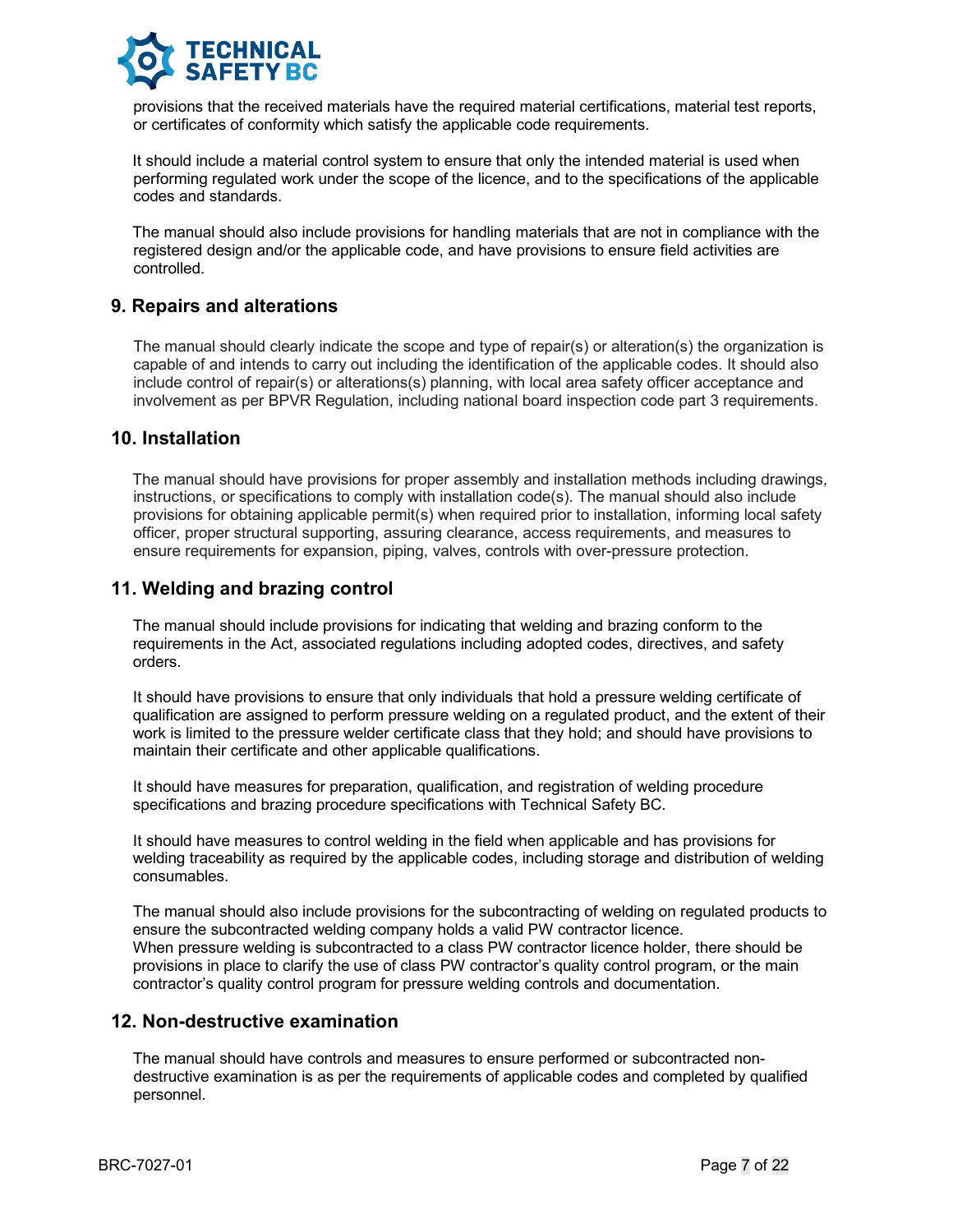

#### **13. Heat treatment**

The quality control manual should have provisions for control of the heat treatment performed or subcontracted by the organization and should have measures in place to ensure that the heat treatments are in compliance with the applicable codes and standards, and records such as heat treatment chart and thermocouple attachment schematic are available on file.

#### **14. Examination and inspection program**

The manual should have provisions to ensure the inspections and tests as per the requirements of the Act, BPVR Regulation, and applicable codes are complied with and are recorded accordingly. It should also provide procedures for the types of inspections and tests performed, as well as indicating the person(s) responsible for the control of the inspection and test plan. It should also include details and procedures on how pressure testing (hydro and/or pneumatic) will be carried out safely.

#### **15. Calibration**

The quality control manual should have provisions for calibration of measuring and test equipment including method of calibrations, record keeping, frequency, and any other requirements as per the Act, BPVR Regulation, and applicable codes.

#### **16. Correction of non-compliances**

There should be a system for correcting non-compliance and any condition which does not comply with the requirements of the Act, associated regulations, design, specifications, and applicable codes. Non-compliances must be corrected or eliminated before the completed component can be considered to be compliant. The manual should also have provisions to document the noncompliances and their disposition and to inform a Technical Safety BC safety officer of noncompliant conditions.

#### **17. Record retention**

The manual should have measure to ensure that the records are maintained as required by the Act, BPVR Regulation, and applicable codes.

#### **18. Exhibits**

When forms are referenced within the manual, a sample should be provided with company name/logo in this section and the titles of the forms referenced in the text of the manual should be consistent with the titles of those forms shown as exhibits.

Note: Technical Safety BC forms that may be referenced within the manual, are not required to be included in exhibits.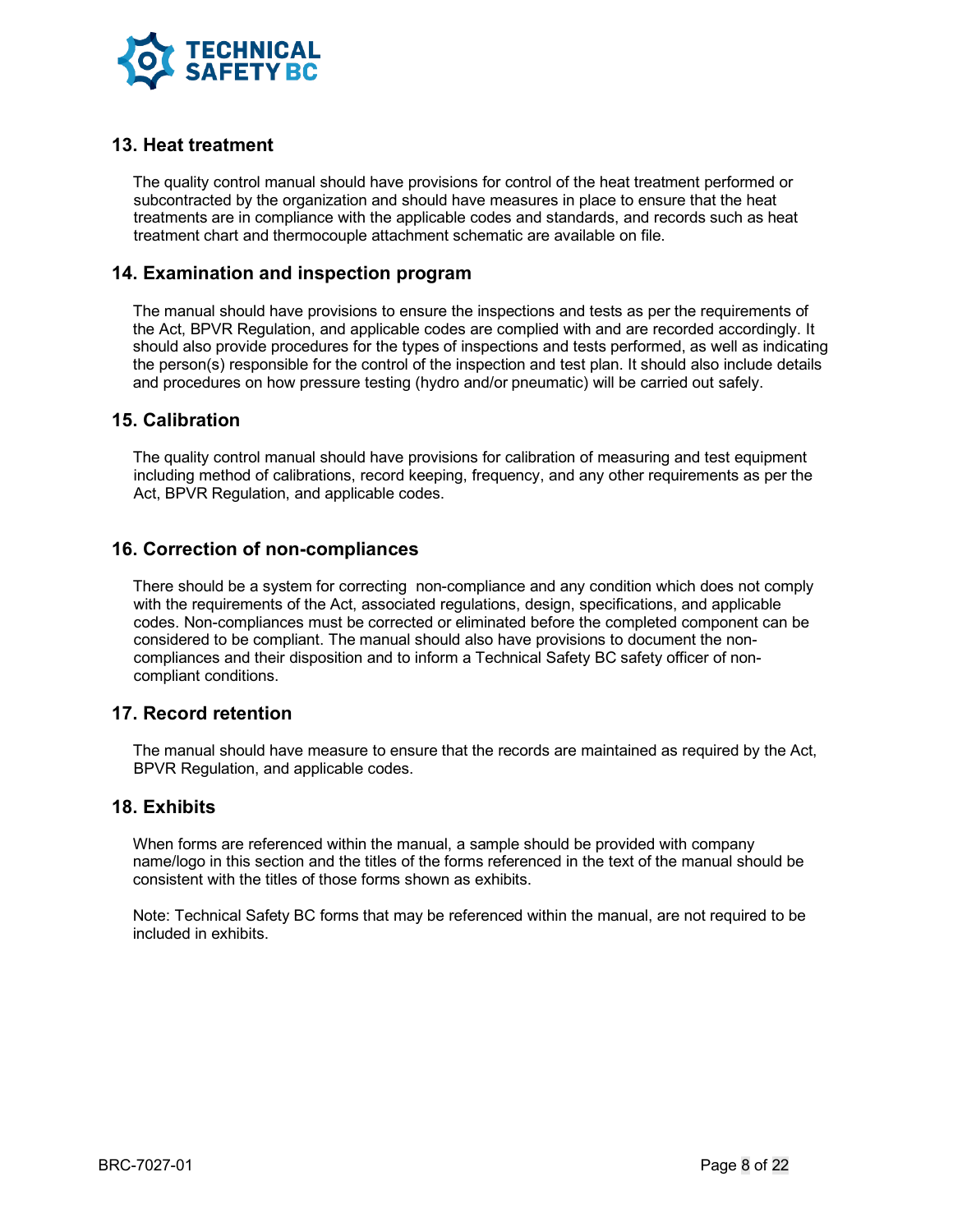

# **Appendix B - Suggested quality control manual section elements**

The following table and contents are intended to expand on the guideline information provided in Appendix A, while also assisting contractors with the development and review of their quality control manual as needed. The information listed in the table may or may not be applicable as determined by the contractor's scope of work. Depending on the complexity of the regulated work to be performed and the specific code requirements, additional information beyond the contents of this table may be required. The use of the table is not mandatory, but may be submitted with the quality control manual to assist with the review.

Technical Safety BC website - BPVR Contractor Licences Directive: BPVR Contractor Licensing Requirements (D-BP 2019-01)

#### Organization Name:

Licence Applied for and Scope:

| Section:      | <b>Suggested Quality Control Elements, per section:</b>                                                                                                          | <b>Applicable?</b><br>(Yes, No, N/A) | <b>Manual</b><br><b>Reference:</b> |
|---------------|------------------------------------------------------------------------------------------------------------------------------------------------------------------|--------------------------------------|------------------------------------|
|               | 1.1 - Organization Name, Logo (if applicable), physical<br>address, class of contractor licence and licence<br>number issued by Technical Safety BC              |                                      |                                    |
| 1. Cover Page | 1.2 - Date of manual, edition number, revision number,<br>controlled/uncontrolled copy                                                                           |                                      |                                    |
|               | 1.3 - Scope of licence preview                                                                                                                                   |                                      |                                    |
|               | 2.1 - Contractor licence class referenced                                                                                                                        |                                      |                                    |
|               | 2.2 - Detailed scope of regulated work to be performed by<br>organization.                                                                                       |                                      |                                    |
|               | (See permitted scope for the license applied for at:<br><b>Technical Safety BC Website - BPVR Contractor</b><br>Licences)                                        |                                      |                                    |
|               | 2.3 - Applicable code sections, standards used for the<br>regulated work referenced/listed                                                                       |                                      |                                    |
| 2. Scope      | (per Section 4 of Power Engineers, Boiler, Pressure<br>Vessel and Refrigeration Safety Regulation, Adopted<br>Codes and Standards are listed under the Schedule) |                                      |                                    |
|               | 2.4 - Provisions to ensure regulated work outside the<br>scope of contractor licence or capability of contractor<br>will not be performed                        |                                      |                                    |
|               | 2.5 - Identification of activities that will or may be<br>subcontracted                                                                                          |                                      |                                    |
|               | 2.6 – Identification of where regulated work is to take<br>place; shop and/or field                                                                              |                                      |                                    |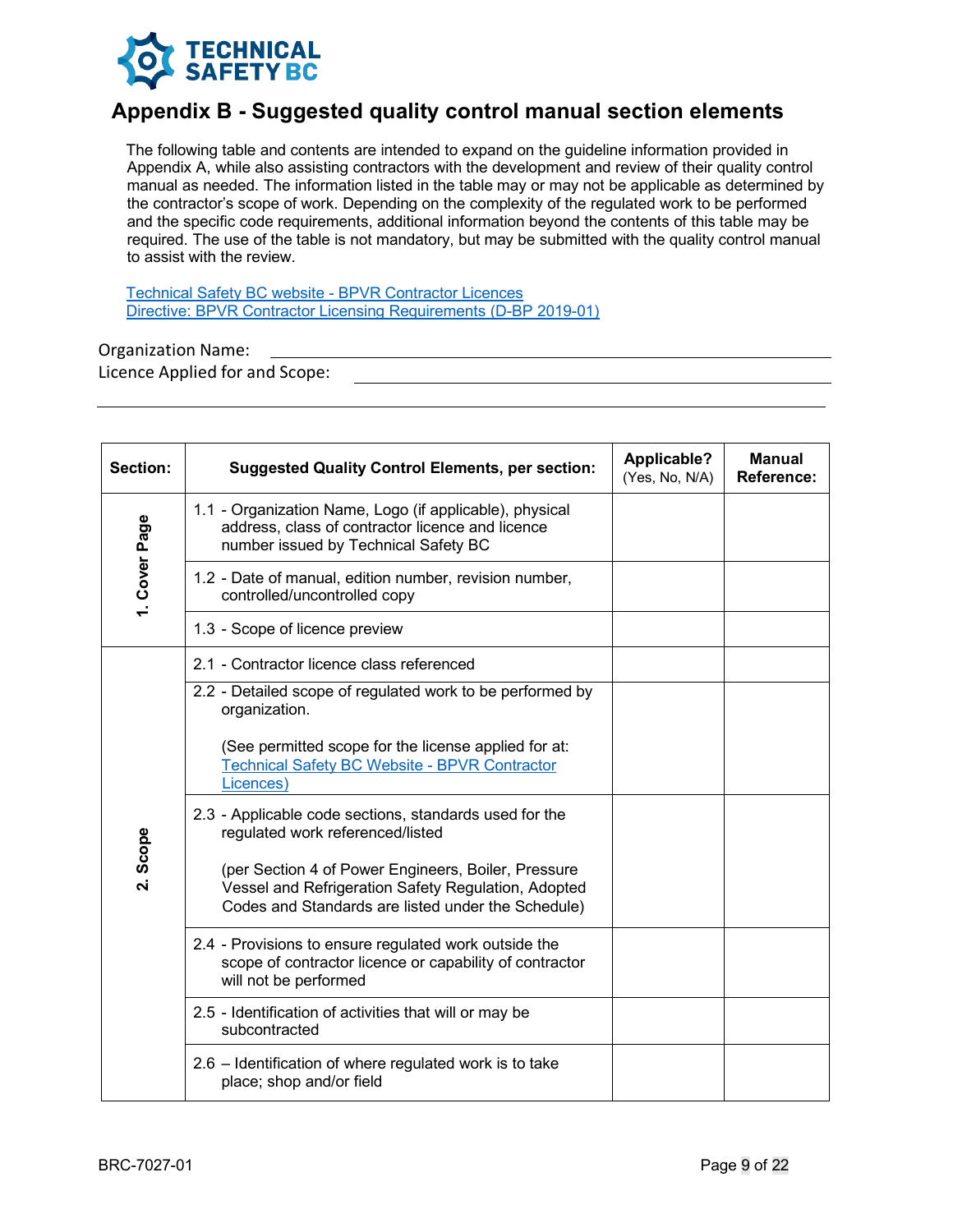

| Section:                                     | <b>Suggested Quality Control Elements, per section:</b>                                                                                                                                                                                                           | <b>Applicable?</b><br>(Yes, No, N/A) | <b>Manual</b><br><b>Reference:</b> |
|----------------------------------------------|-------------------------------------------------------------------------------------------------------------------------------------------------------------------------------------------------------------------------------------------------------------------|--------------------------------------|------------------------------------|
|                                              | 3.1 - A statement indicating the authority and responsibility<br>of those in charge of the quality control program to<br>comply with the Safety Standards Act and applicable<br>Regulations                                                                       |                                      |                                    |
| 3. Statement of Authority and Responsibility | 3.2 - An appointment of a company representative or<br>position within the company with sufficient and well-<br>defined responsibility, authority, and freedom to identify<br>non-compliances and to take corrective action,<br>including stopping work if needed |                                      |                                    |
|                                              | 3.3 - An appointment of a company representative or<br>position within the company responsible for the<br>development, understanding, review, and acceptance<br>of the quality control program                                                                    |                                      |                                    |
|                                              | 3.4 - Full support from management of those responsible<br>for implementing the quality control program                                                                                                                                                           |                                      |                                    |
|                                              | 3.5 - Statement of authority and responsibility signed by<br>the highest authority on the organization chart                                                                                                                                                      |                                      |                                    |
|                                              | 4.1 - A table of contents listing the sections and exhibits of<br>the manual, as well as the pages numbers and revision<br>levels for each section and exhibit                                                                                                    |                                      |                                    |
| 4. Table of Contents                         | 4.2 - A revision history table or other means to explain any<br>changes made to the quality control manual                                                                                                                                                        |                                      |                                    |
|                                              | 4.3 - Provision for contractor approval of quality control<br>manual; signature and date                                                                                                                                                                          |                                      |                                    |
|                                              | 4.4 - Provision for Technical Safety BC acceptance;<br>signature and date                                                                                                                                                                                         |                                      |                                    |
|                                              | 4.5 - A glossary of terms defining all abbreviations used in<br>the manual, including titles of personnel, control<br>documents, organizations, codes, standards, Acts and<br>Regulations, as well as any term needing definition                                 |                                      |                                    |
| 5. Manual Control                            | 5.1 - Indication of who is responsible for the manual<br>control, including submission of revisions to Technical<br>Safety BC using Contractor Licence Application Form<br>(FRM-811) as required                                                                  |                                      |                                    |
|                                              | 5.2 - Controls describing how the manual is prepared,<br>revised, distributed, and implemented                                                                                                                                                                    |                                      |                                    |
|                                              | 5.3 - Description of how the manual is to be revised (by<br>page, paragraph, section?), how those revisions are<br>highlighted, and how controlled copies are kept current                                                                                        |                                      |                                    |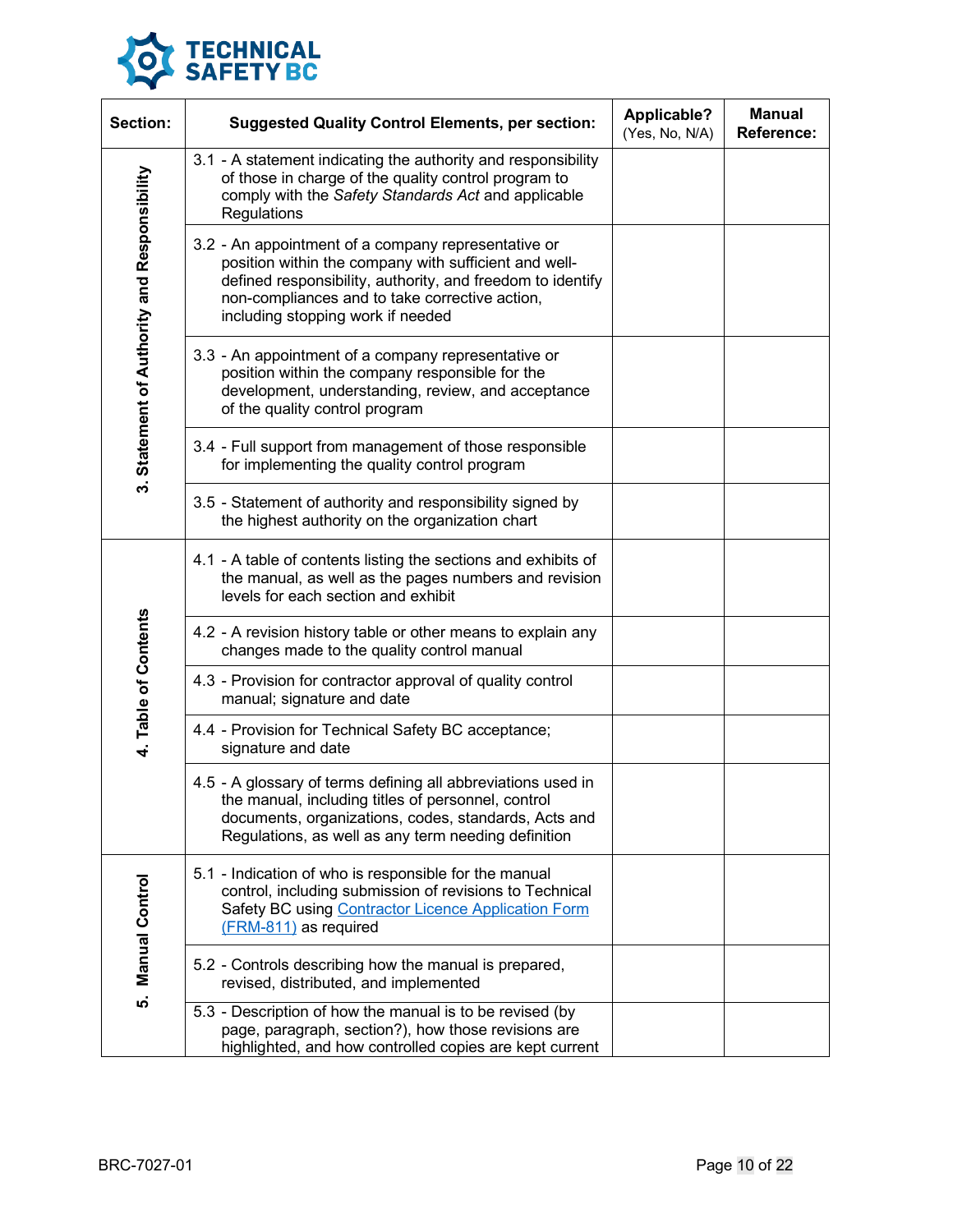

| Section:     | <b>Suggested Quality Control Elements, per section:</b>                                                                                                                                                                                                                                                  | Applicable?<br>(Yes, No, N/A) | <b>Manual</b><br><b>Reference:</b> |
|--------------|----------------------------------------------------------------------------------------------------------------------------------------------------------------------------------------------------------------------------------------------------------------------------------------------------------|-------------------------------|------------------------------------|
|              | 5.4 - Provision for submittal of manual revisions to<br>Technical Safety BC for acceptance prior to<br>implementation                                                                                                                                                                                    |                               |                                    |
|              | 5.5 - When and how the manual will be reviewed and kept<br>up-to-date to ensure the manual accurately reflects the<br>requirements of the Act and Regulations, adopted<br>codes, standards, safety orders, directives, and<br>information bulletins.                                                     |                               |                                    |
|              | Note: Minimum requirement per Safety Standards Act,<br>Section 24(3)9a) and Directive D-BP 2019-01, is<br>annually prior to license renewal                                                                                                                                                              |                               |                                    |
|              | 5.6 - Statement that use of uncontrolled copies should be<br>for informational purposes only                                                                                                                                                                                                             |                               |                                    |
|              | 5.7 - Exhibit Suggestion: A list of those who have been<br>distributed a controlled copy of the quality control<br>manual                                                                                                                                                                                |                               |                                    |
|              | Note: Controlled copies can be digital or hardcopy.<br>Technical Safety BC requests a digital copy to be<br>stored under the license file                                                                                                                                                                |                               |                                    |
|              | 6.1 - A chart showing the reporting relationships and lines<br>of communication between management, engineering,<br>purchasing, manufacturing, production, field work,<br>inspection and quality control, as applicable. This<br>should also include communication with<br>subcontractors, as applicable |                               |                                    |
|              | <b>Example of Organization Chart:</b>                                                                                                                                                                                                                                                                    |                               |                                    |
| tion Chart   | Position<br>Title                                                                                                                                                                                                                                                                                        |                               |                                    |
| 6. Organizat | Position<br><b>Title</b><br>Position<br>Position<br>Position<br><b>Title</b><br><b>Title</b><br>Title                                                                                                                                                                                                    |                               |                                    |
|              | Note: Personnel names are not required to be<br>included. If included, changes may require revisions                                                                                                                                                                                                     |                               |                                    |
|              | 6.2 - A brief explanation of duties and responsibilities of<br>key personnel whose performance affects the quality<br>control program                                                                                                                                                                    |                               |                                    |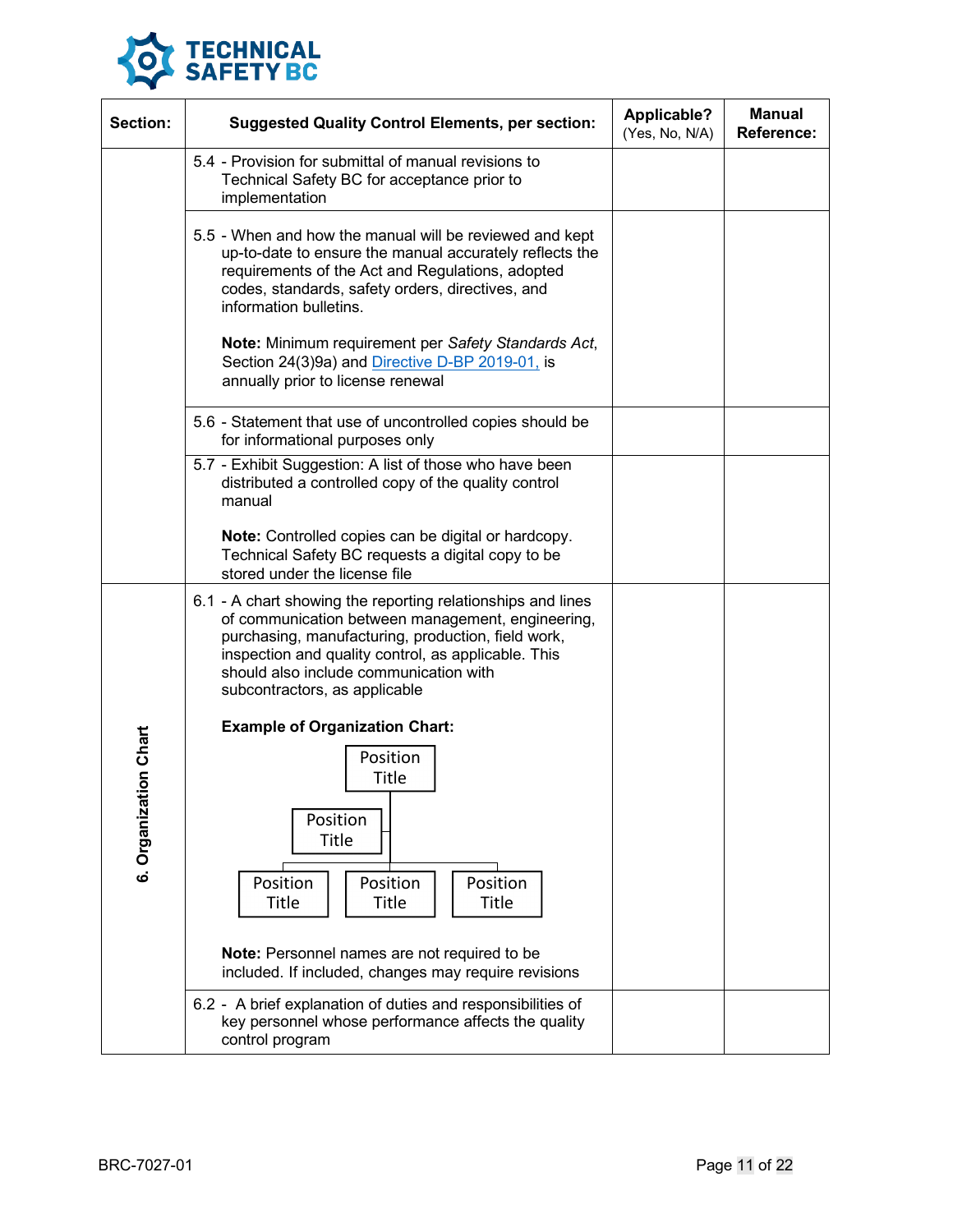

| Section:                                              | <b>Suggested Quality Control Elements, per section:</b>                                                                                                                                                                                                                                                                                            | <b>Applicable?</b><br>(Yes, No, N/A) | <b>Manual</b><br><b>Reference:</b> |
|-------------------------------------------------------|----------------------------------------------------------------------------------------------------------------------------------------------------------------------------------------------------------------------------------------------------------------------------------------------------------------------------------------------------|--------------------------------------|------------------------------------|
|                                                       | 6.3 - A note, if applicable, that states personnel may hold<br>more than one title                                                                                                                                                                                                                                                                 |                                      |                                    |
| awings, Design, Calculations, and Specifications<br>ō | 7.1 Provisions to identify the minimum information<br>necessary to comply with the code of construction in<br>the form of drawings, specifications or other means<br>(Applicable to construction of piping, alterations, and<br>repairs exceeding definitions from information bulletin<br>IB-BP 2020-02)                                          |                                      |                                    |
|                                                       | 7.2 - Procedures which assure that the latest applicable<br>drawings, design calculations, specifications and<br>instructions, are used for construction, assembly,<br>examination, inspection and testing<br>(Applicable to construction of piping, alterations, and<br>repairs exceeding definitions from information bulletin<br>IB-BP 2020-02) |                                      |                                    |
|                                                       | 7.3 - Mechanism to review and approve subcontracted<br>(third party) design and drawing documents prior to<br>release to production<br>(Applicable to construction of piping, alterations, and<br>repairs exceeding definitions from information bulletin<br>IB-BP 2020-02)                                                                        |                                      |                                    |
|                                                       | 7.4 - Indication of who is responsible for preparing,<br>reviewing/approving the design and drawings for<br>regulated work<br>(Applicable to construction of piping, alterations, and<br>repairs exceeding definitions from information bulletin<br>IB-BP 2020-02)                                                                                 |                                      |                                    |
|                                                       | 7.5 – Indication of who is responsible to specify materials<br>to be used for regulated work                                                                                                                                                                                                                                                       |                                      |                                    |
|                                                       | 7.6 - Description of controls to be applied if design<br>drawings are revised and how to ensure obsolete<br>drawings are withdrawn from shop/field location and<br>replaced with revised design drawings                                                                                                                                           |                                      |                                    |
|                                                       | (Applicable to construction of piping, alterations, and<br>repairs exceeding definitions from information bulletin<br>IB-BP 2020-02)                                                                                                                                                                                                               |                                      |                                    |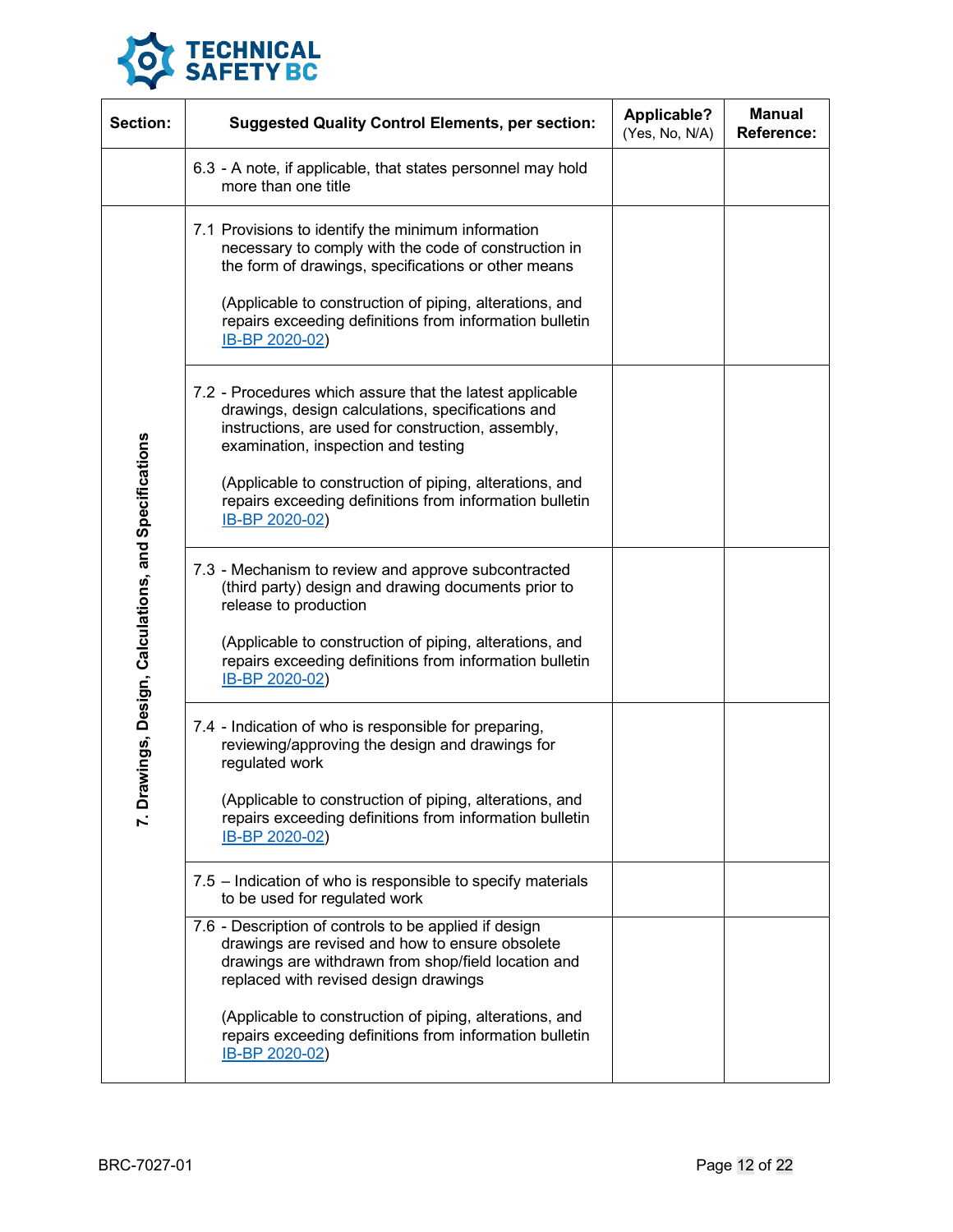

| Section:   | <b>Suggested Quality Control Elements, per section:</b>                                                                                                                                                                                     | <b>Applicable?</b><br>(Yes, No, N/A) | <b>Manual</b><br><b>Reference:</b> |
|------------|---------------------------------------------------------------------------------------------------------------------------------------------------------------------------------------------------------------------------------------------|--------------------------------------|------------------------------------|
|            | 7.7 - Provisions to ensure that regulated work will not be<br>performed, unless the original design and/or the altered<br>design of regulated equipment has been registered<br>with Technical Safety BC                                     |                                      |                                    |
|            | (per Section 82 and Section 84 of the Power<br>Engineers, Boiler, Pressure Vessel and Refrigeration<br>Safety Regulation, as applicable)                                                                                                    |                                      |                                    |
|            | 7.8 - Does the manual include a provision for the<br>completion and submittal of designs for registration<br>with Technical Safety BC, when applicable                                                                                      |                                      |                                    |
|            | (Applicable to construction of piping (>3NPS) & all<br>alterations)                                                                                                                                                                         |                                      |                                    |
|            | (See the Design Registration webpage for more<br>information)                                                                                                                                                                               |                                      |                                    |
|            | 7.9 - Field controls described for regulated work that will be<br>performed in the field, when applicable                                                                                                                                   |                                      |                                    |
|            | 8.1 - A system of ordering, receiving, and controlling<br>material. This is to ensure that the correct material<br>(including welding consumables) is procured, inspected<br>after receipt, properly stored, and released for<br>production |                                      |                                    |
|            | 8.2 - Material control system to ensure that only the<br>intended material is used when performing regulated<br>work under the scope of the licence, and to the<br>specifications of the applicable codes and standards                     |                                      |                                    |
| al Control | 8.3 - Provisions that the received materials have the<br>required material certifications, material test reports, or<br>certificates of conformity which satisfy the applicable<br>code requirements                                        |                                      |                                    |
| 8. Mater   | 8.4 - Provision for the verification and documentation of<br>materials and their material certifications, material test<br>reports, or certificates of conformity                                                                           |                                      |                                    |
|            | 8.5 - Measures established for the proper identification,<br>handling, and storage of materials                                                                                                                                             |                                      |                                    |
|            | 8.6 - Controls defined to maintain material traceability until<br>project completion, including heat number, color code<br>application, tabulation, as-built drawings, etc.<br>Identification of the system to be utilized                  |                                      |                                    |
|            | 8.7 - Provisions for the transfer of material identifications<br>when material is to be cut into two or more pieces                                                                                                                         |                                      |                                    |
|            | 8.8 - Provisions for handling materials that are not in<br>compliance with the registered design and/or the<br>applicable code                                                                                                              |                                      |                                    |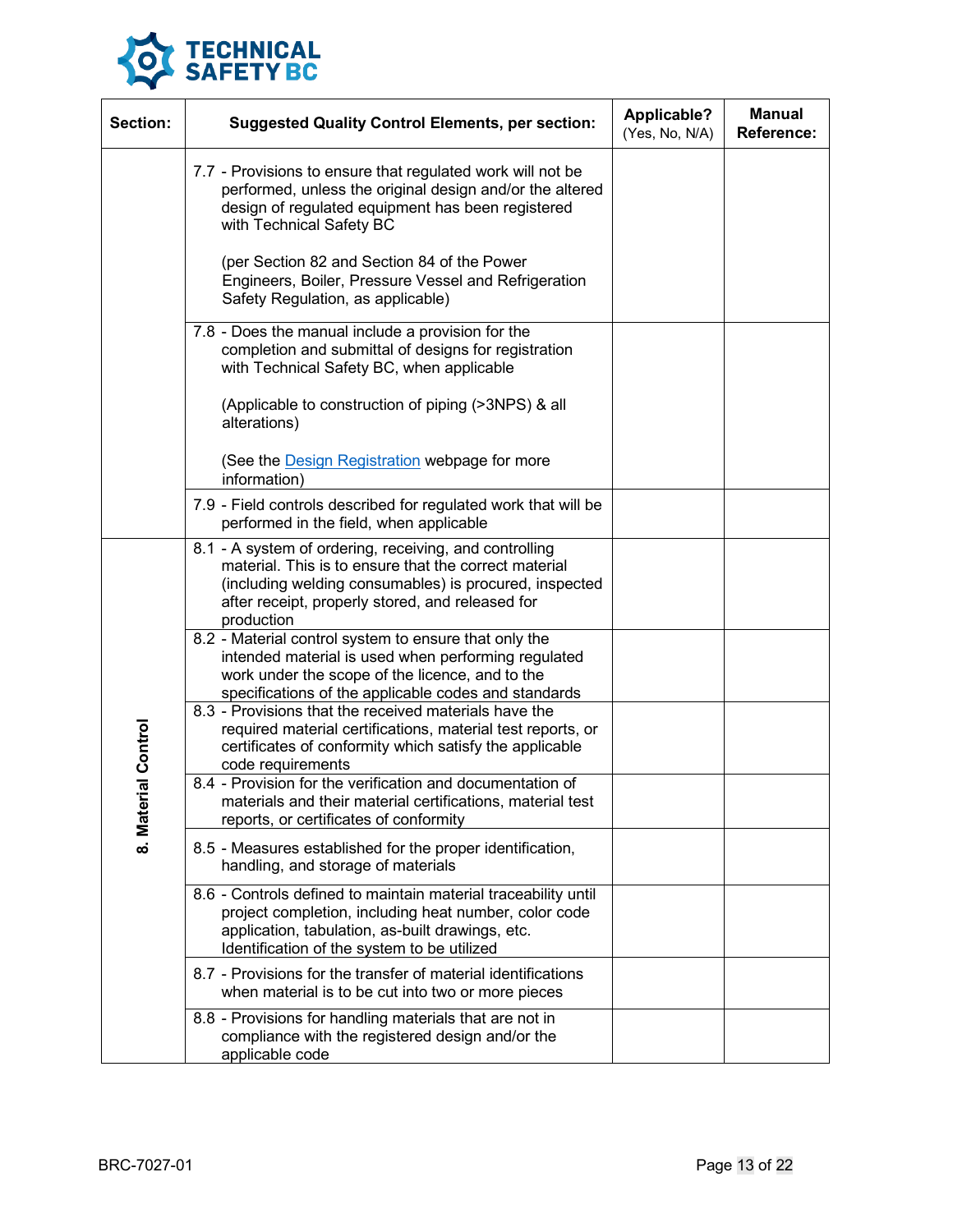

| Section:                   | <b>Suggested Quality Control Elements, per section:</b>                                                                                                                                                                                                                                                                                                                          | <b>Applicable?</b><br>(Yes, No, N/A) | <b>Manual</b><br>Reference: |
|----------------------------|----------------------------------------------------------------------------------------------------------------------------------------------------------------------------------------------------------------------------------------------------------------------------------------------------------------------------------------------------------------------------------|--------------------------------------|-----------------------------|
|                            | 8.9 - Provision for material certifications to be made<br>available to the boiler safety officer upon request                                                                                                                                                                                                                                                                    |                                      |                             |
|                            | 8.10 - Field controls described for regulated work that will<br>be performed in the field, when applicable                                                                                                                                                                                                                                                                       |                                      |                             |
|                            | 8.11 - Exhibit Suggestion: Material receiving report                                                                                                                                                                                                                                                                                                                             |                                      |                             |
|                            | 9.1 - Indication of the scope and type of repair(s) and/or<br>alteration(s) the organization is capable of and intends<br>to carry out including the identification of the applicable<br>codes                                                                                                                                                                                   |                                      |                             |
| 9. Repairs and Alterations | 9.2 - Provision for submitting repair/alteration procedure &<br>inspection and testing plan to local boiler safety officer<br>for review, setting inspection points and approval. As<br>well as informing when work is going to start, prior to<br>performing work<br>(per Section 61(1) of the Power Engineers, Boiler,<br>Pressure Vessel and Refrigeration Safety Regulation) |                                      |                             |
|                            | 9.3 - Provision for the strict use of original code of<br>construction as per the Manufacturer's/Construction<br>Data Report and National Board Inspection Code (Part<br>3) for repairs/alterations.                                                                                                                                                                             |                                      |                             |
|                            | 9.4 - If applicable, alterations to an original design must be<br>submitted for registration with Technical Safety BC<br>(per Section 82 of the Power Engineers, Boiler,<br>Pressure Vessel and Refrigeration Safety Regulation)<br>(See the <b>Design Registration</b> webpage for more<br>information)                                                                         |                                      |                             |
|                            | 9.5 - Provision for informing local Boiler Safety Officer at<br>hold points and when work is completed so they can<br>make the necessary inspections                                                                                                                                                                                                                             |                                      |                             |
|                            | 9.6 - A repair package (including repair/alteration report<br>forms with all supporting documentation including<br>construction drawings) and Manufacturer's Data<br>Reports (if applicable) to be presented to local boiler<br>safety officer upon completion of work                                                                                                           |                                      |                             |
|                            | <b>Repair and Alteration Report Forms:</b><br><b>Pressure Piping Repair and Alteration Report Form</b><br><u>1553</u>                                                                                                                                                                                                                                                            |                                      |                             |
|                            | (per Section 61(2)(b)(ii) of the Power Engineers, Boiler,<br>Pressure Vessel, and Refrigeration Safety Regulation)                                                                                                                                                                                                                                                               |                                      |                             |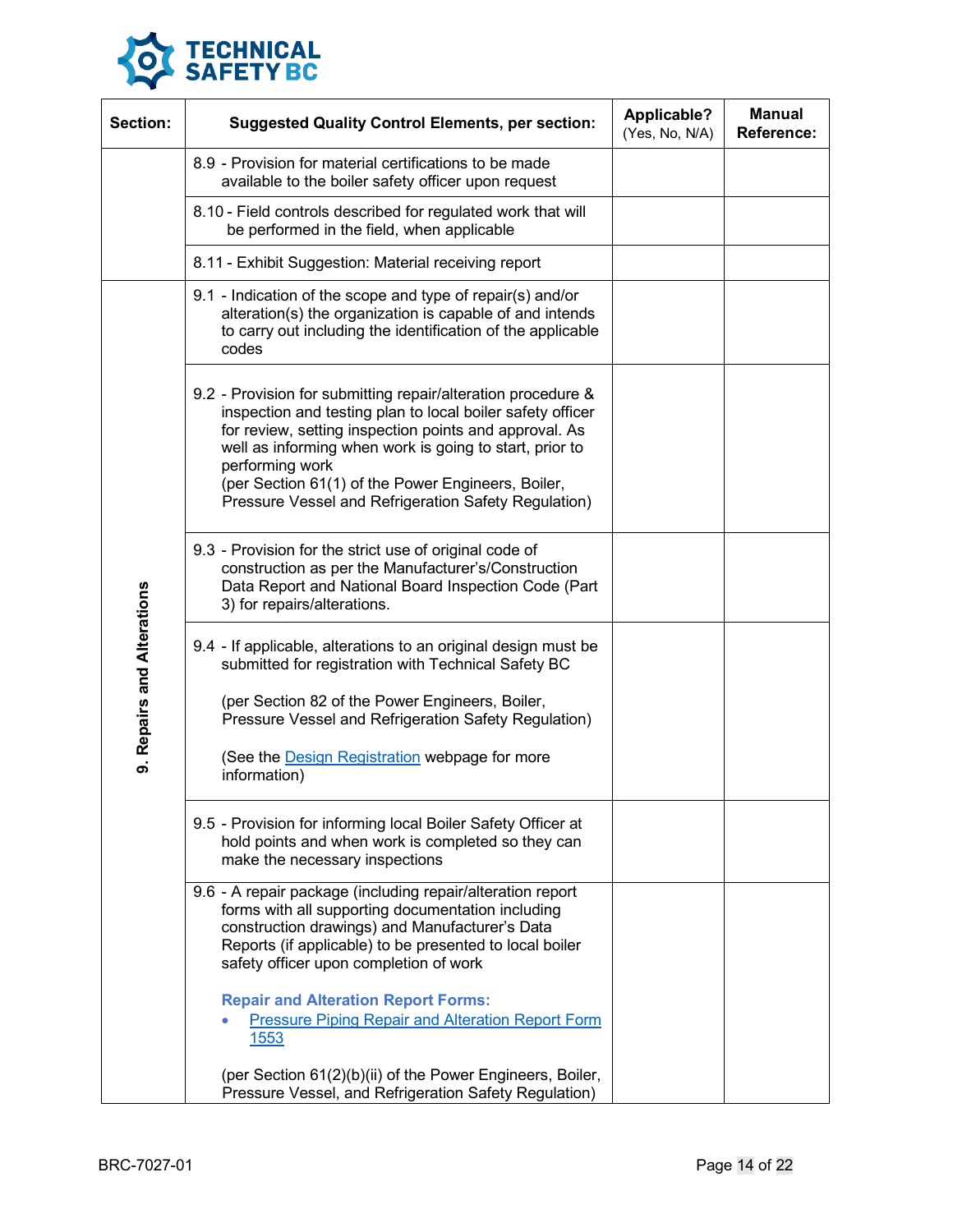

| Section:         | <b>Suggested Quality Control Elements, per section:</b>                                                                                                                                                                                                                                                                                                           | <b>Applicable?</b><br>(Yes, No, N/A) | <b>Manual</b><br><b>Reference:</b> |
|------------------|-------------------------------------------------------------------------------------------------------------------------------------------------------------------------------------------------------------------------------------------------------------------------------------------------------------------------------------------------------------------|--------------------------------------|------------------------------------|
|                  | 10.1 - If needed, specifics on the type of regulated<br>equipment to be installed by the organization<br>Examples: High-pressure steam boilers, low-pressure<br>steam boilers, thermal fluid heaters, water heaters,<br>pressure vessels, pressure piping, etc.                                                                                                   |                                      |                                    |
|                  | 10.2 - Provisions for proper assembly and installation<br>methods including drawings, instructions, or<br>specifications to comply with installation code(s)                                                                                                                                                                                                      |                                      |                                    |
|                  | 10.3 - Provisions for notifying the local boiler safety officer<br>prior to the start of regulated work<br>(per Section 62(1), 61(1), and Section 63 of the Power<br>Engineers, Boiler, Pressure Vessel and Refrigeration                                                                                                                                         |                                      |                                    |
| 10. Installation | Safety Regulation)<br>10.4 - Provision that no equipment to be installed unless<br>the original or altered design has been registered with<br>Technical Safety BC; Canadian Registration Number<br>(CRN) or Piping Registration Number has been issued<br>(per Section 82 of the Power Engineers, Boiler,<br>Pressure Vessel and Refrigeration Safety Regulation) |                                      |                                    |
|                  | 10.5 - Provision for notifying local boiler safety officer upon<br>completion of work, and having available any<br>applicable documentation related to the installation<br>and equipment, such as Manufacturer's Data<br>Report(s)                                                                                                                                |                                      |                                    |
|                  | (per Section $61(2)(a)$ and $61(2)(b)(i)$ of the Power<br>Engineers, Boiler, Pressure Vessel and Refrigeration<br>Safety Regulation)                                                                                                                                                                                                                              |                                      |                                    |
|                  | 10.6 - Provisions using applicable installation codes and<br>manufacturer's recommendations for proper structural<br>supporting, assuring clearance, access requirements,<br>and measures to ensure requirements for expansion,<br>piping, valves, controls with over-pressure protection                                                                         |                                      |                                    |
|                  | (CSA B51 and National Board Inspection Code)                                                                                                                                                                                                                                                                                                                      |                                      |                                    |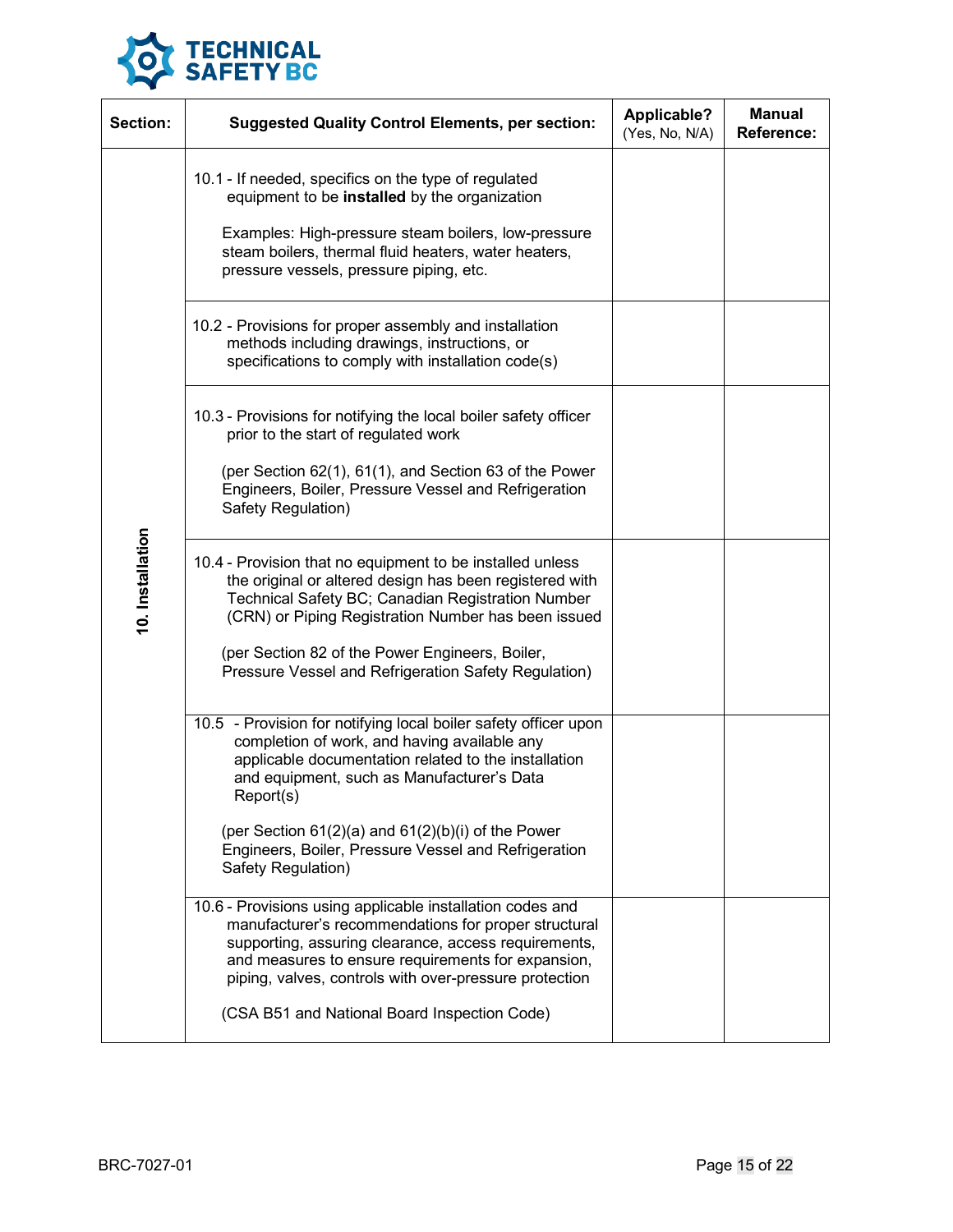

| <b>Section:</b>                 | <b>Suggested Quality Control Elements, per section:</b>                                                                                                                                                                                                                                                                                                                                                                                                                                                                                                                                                                                                                                                                      | <b>Applicable?</b><br>(Yes, No, N/A) | <b>Manual</b><br><b>Reference:</b> |
|---------------------------------|------------------------------------------------------------------------------------------------------------------------------------------------------------------------------------------------------------------------------------------------------------------------------------------------------------------------------------------------------------------------------------------------------------------------------------------------------------------------------------------------------------------------------------------------------------------------------------------------------------------------------------------------------------------------------------------------------------------------------|--------------------------------------|------------------------------------|
| 11. Welding and Brazing Control | 11.1 - Indication of who is responsible for:<br>Preparing, revising, and submitting welding/brazing<br>procedure specifications to Technical Safety BC<br>Conducting procedure qualification tests under the<br>direct supervision of the licensee and who records the<br>results on the procedure qualification record (PQR)<br>Certifying procedure and performance qualification<br>records<br>Selecting the welding procedure specification(s)<br>(WPS)/brazing procedure specification(s) (BPS) to be<br>used for regulated work<br>Assigning and ensuring that each welder is<br>qualified for each welding process to be utilized<br>Instructing, supervising, and assigning welders or<br>brazers for regulated work |                                      |                                    |
|                                 | 11.2 - Measures for preparation, qualification, and<br>registration of welding and/or brazing procedure<br>specifications and with Technical Safety BC<br>(CSA B51 and ASME Section IX)<br>(per Section 78(2) of the Power Engineers, Boiler,<br>Pressure Vessel and Refrigeration Safety Regulation)<br>(See the <b>Design Registration</b> webpage for more<br>information)                                                                                                                                                                                                                                                                                                                                                |                                      |                                    |
|                                 | 11.3 - Identification of any references or resources for the<br>development and preparation of welding/brazing<br>procedure specifications (WPS/BPS), and procedure<br>qualification records (PQR)<br>(ASME IX Suggested Formats:<br>WPS/BPS - QW-482/QB-482<br>PQR - QW-483, QB-483)<br>11.4 - Controls for the revision of welding procedure<br>specifications (WPS)<br>11.5 - Provisions to ensure that only individuals that hold a<br>pressure welder certificate of qualification are<br>assigned to perform pressure welding on a regulated<br>product<br>Technical Safety BC Website Reference, Pressure<br><b>Welder Certification:</b><br>https://www.technicalsafetybc.ca/certification/pressure-<br>welder       |                                      |                                    |
|                                 | (Per Section 5(3) and (4) of the Power Engineers.<br>Boiler, Pressure Vessel and Refrigeration Safety<br>Regulation)                                                                                                                                                                                                                                                                                                                                                                                                                                                                                                                                                                                                         |                                      |                                    |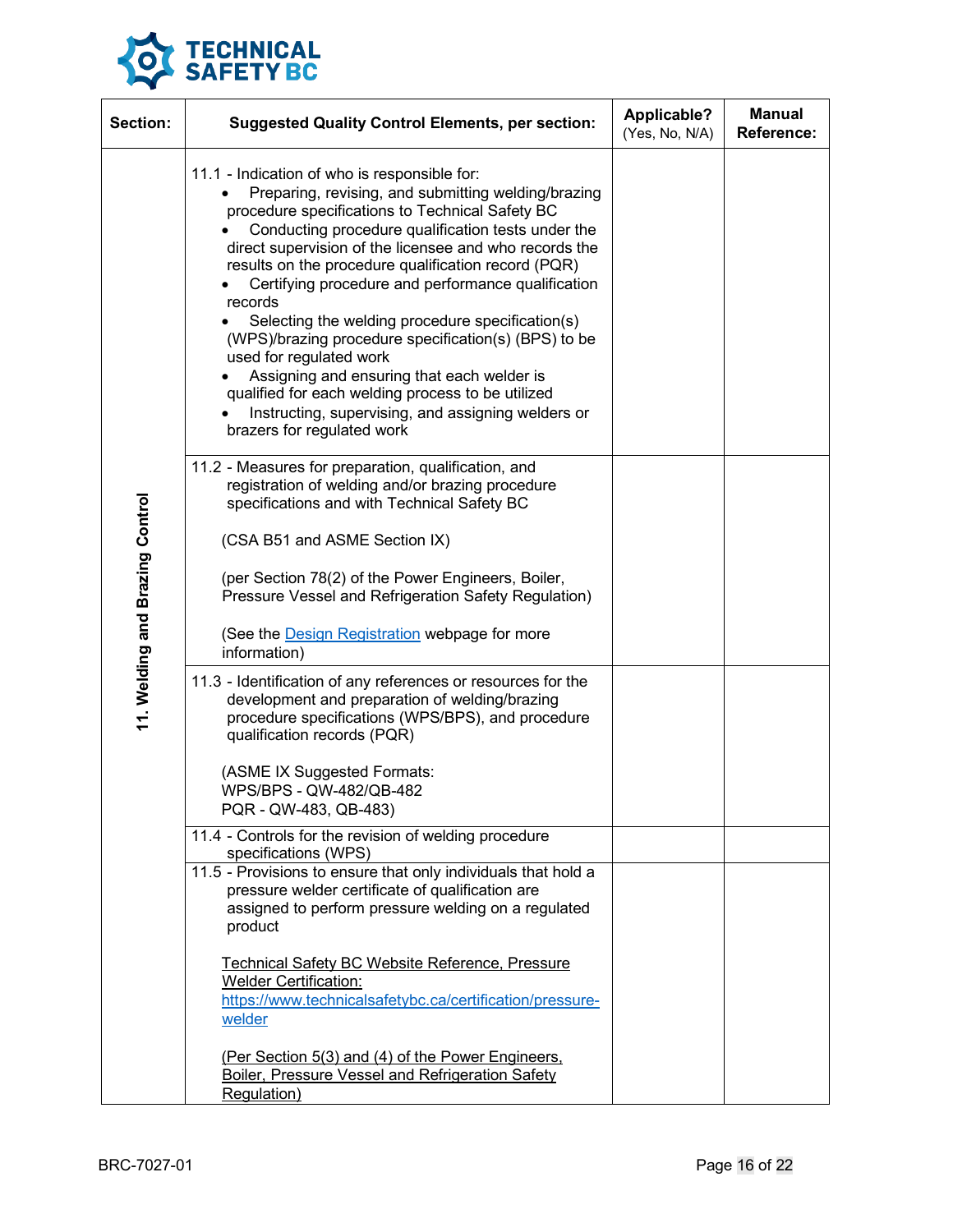

| Section: | <b>Suggested Quality Control Elements, per section:</b>                                                                                                                                                      | <b>Applicable?</b><br>(Yes, No, N/A) | <b>Manual</b><br><b>Reference:</b> |
|----------|--------------------------------------------------------------------------------------------------------------------------------------------------------------------------------------------------------------|--------------------------------------|------------------------------------|
|          | 11.6 - The extent of their work is limited to the pressure<br>welder certificate class that they hold                                                                                                        |                                      |                                    |
|          | Note: Class "A", Class "IT", and Class "R" - only needs<br>to specified if "IT" and/or "R" will be utilized by the<br>organization                                                                           |                                      |                                    |
|          | 11.7 - Provisions for a pressure welder's certificate of<br>qualification and other applicable qualifications to be<br>maintained/renewed as required                                                        |                                      |                                    |
|          | 11.8 - Provisions for the continuity of welder and brazer<br>qualifications for each welding and brazing process to<br>used maintained                                                                       |                                      |                                    |
|          | (Performance qualifications may need to be re-qualified<br>to if process not used in less than 6 months)                                                                                                     |                                      |                                    |
|          | 11.9 - Provision to requalify a welder if there is a change in<br>one or more of the essential variables listed for each<br>welding process                                                                  |                                      |                                    |
|          | 11.10 - Provisions to ensure that each welder and welding<br>operator is assigned an identifying number, letter, or<br>symbol which shall be used to identify the work of<br>that welder or welding operator |                                      |                                    |
|          | 11.11 - Provisions for welding traceability as required by the<br>applicable codes (weld maps, ID Stamping, etc.)                                                                                            |                                      |                                    |
|          | 11.12 - If applicable, reference to the use of ASME form,<br>QW-484A and B welding operator performance<br>qualification (WOPQ), for the qualification of welding<br>operators                               |                                      |                                    |
|          | 11.13 - If applicable, reference to the use of ASME form,<br>QB-484 brazer performance qualification (BPQ), for<br>the qualification of brazers                                                              |                                      |                                    |
|          | 11.14 - Measures established for the removal and/or<br>inspection of tack welds not completed by an<br>adequately qualified welder                                                                           |                                      |                                    |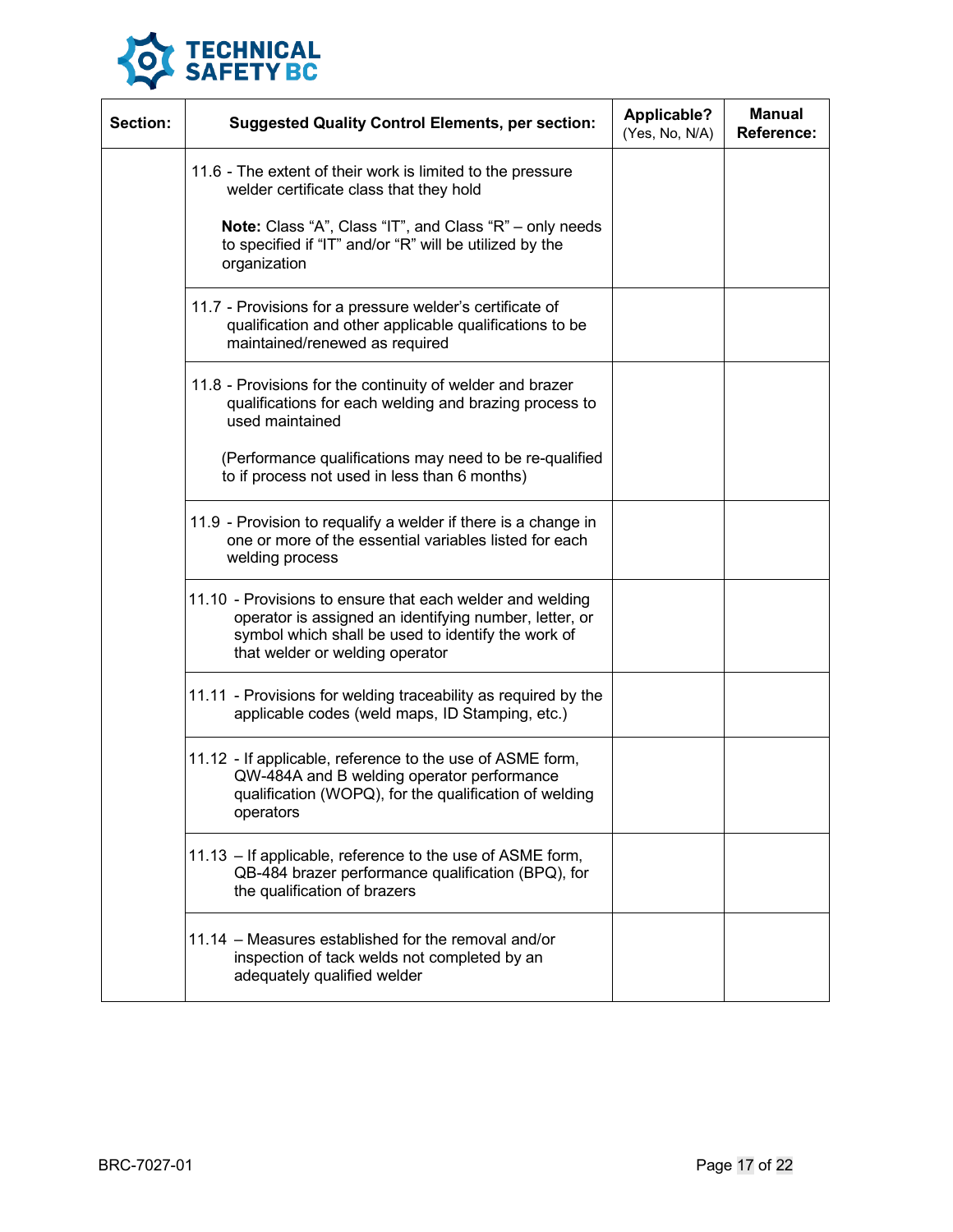

| Section:               | <b>Suggested Quality Control Elements, per section:</b>                                                                                                                                                                                                                  | Applicable?<br>(Yes, No, N/A) | <b>Manual</b><br><b>Reference:</b> |
|------------------------|--------------------------------------------------------------------------------------------------------------------------------------------------------------------------------------------------------------------------------------------------------------------------|-------------------------------|------------------------------------|
|                        | 11.15 - Provisions to ensure that, if subcontracted, welding<br>completed on regulated equipment is done by a<br>company holding a Licence issued by Technical<br>Safety BC that includes pressure welding within the<br>scope of their accepted quality control program |                               |                                    |
|                        | 11.16 - Measures established for the storage and<br>distribution of welding consumables                                                                                                                                                                                  |                               |                                    |
|                        | 11.17 - Provisions for covered welding electrodes, such as<br>low hydrogen and stainless steel, to be stored in<br>accordance with the welding material manufacturer's<br>recommendations, or Part C of Section II of the<br><b>ASME Code</b>                            |                               |                                    |
|                        | 11.18 - Measures to control welding in the field when<br>applicable                                                                                                                                                                                                      |                               |                                    |
|                        | 11.19 - Exhibit Suggestion: Sample of welder continuity log                                                                                                                                                                                                              |                               |                                    |
|                        | 12.1 - Controls and measures to ensure performed or<br>subcontracted non-destructive examination is as per<br>the requirements of applicable codes and completed<br>by qualified personnel                                                                               |                               |                                    |
| tive Examination (NDE) | 12.2 - If work to be subcontracted, identification of what<br>subcontractor items are to be verified by license<br>holder, retained for job file, presented to boiler safety<br>officer                                                                                  |                               |                                    |
|                        | 12.3 - Indication of who is responsible for determining if<br>non-destructive examination is required per the<br>applicable code                                                                                                                                         |                               |                                    |
|                        | 12.4 - Indication of whether non-destructive examination is<br>performed in house, subcontracted, or both                                                                                                                                                                |                               |                                    |
| 12. Non-destruc        | 12.5 - Provision for identifying the appropriate non-<br>destructive examination procedures that are<br>applicable to the scope of code work                                                                                                                             |                               |                                    |
|                        | 12.6 - Provision to ensure or verify that non-destructive<br>examination personnel are qualified in accordance<br>with CAN/CGSB-48.9712 and/or as per the<br>applicable code                                                                                             |                               |                                    |
|                        | 12.7 - Provision to ensure non-destructive examination<br>examinations performed in accordance with written<br>procedures when required by the applicable code                                                                                                           |                               |                                    |
|                        | 12.8 - Provision for non-destructive examination<br>documentation and records to be prepared as<br>specified by the applicable code                                                                                                                                      |                               |                                    |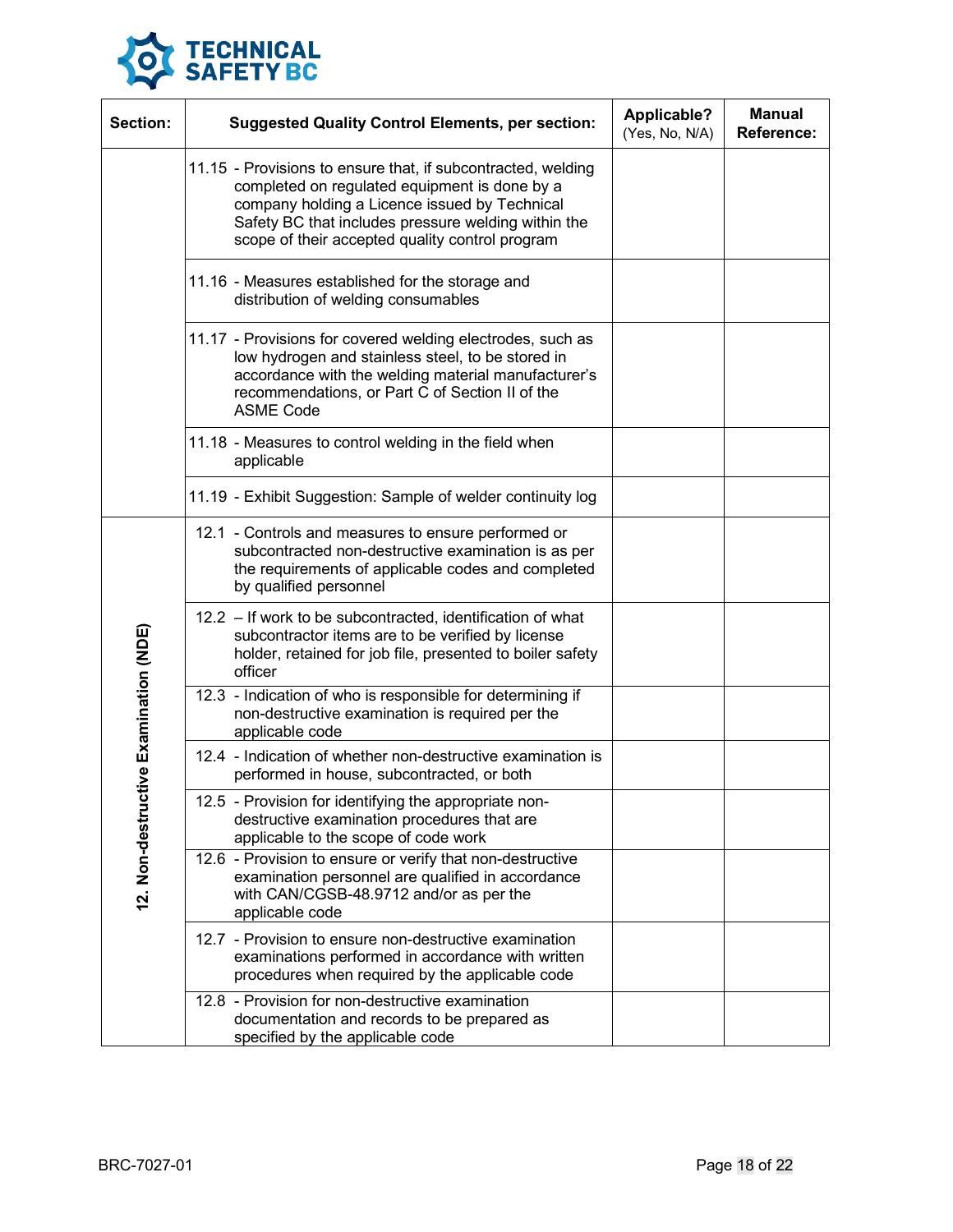

| Section:                                   | <b>Suggested Quality Control Elements, per section:</b>                                                                                                                                                                                                                                  | <b>Applicable?</b><br>(Yes, No, N/A) | <b>Manual</b><br><b>Reference:</b> |
|--------------------------------------------|------------------------------------------------------------------------------------------------------------------------------------------------------------------------------------------------------------------------------------------------------------------------------------------|--------------------------------------|------------------------------------|
|                                            | 12.9 - Exhibit Suggestion: Sample of non-destructive<br>examination Level III Letter of Appointment                                                                                                                                                                                      |                                      |                                    |
| 13. Heat Treatment                         | 13.1 - Provisions for control of the heat treatment<br>performed or subcontracted by the organization                                                                                                                                                                                    |                                      |                                    |
|                                            | 13.2 - If work to be subcontracted, identification of what<br>subcontractor items are to be verified by license<br>holder, retained for job file, presented to boiler safety<br>officer                                                                                                  |                                      |                                    |
|                                            | 13.3 - Written procedures and/or instructions to specify the<br>heat treatment requirements in accordance with the<br>applicable code(s)                                                                                                                                                 |                                      |                                    |
|                                            | 13.4 - Measures in place to ensure that the heat treatment<br>work, charts, and records are in compliance with the<br>applicable codes and standards                                                                                                                                     |                                      |                                    |
|                                            | 13.5 - Provision to ensure records such as heat treatment<br>chart and thermocouple attachment schematic are<br>available on file                                                                                                                                                        |                                      |                                    |
|                                            | 13.6 - Provisions to identify if heat treatment equipment<br>requires calibration, and if so, what controls are in<br>place to assure compliance                                                                                                                                         |                                      |                                    |
|                                            | 13.7 - Suggested Exhibit: Heat Treatment Instructions<br>Form                                                                                                                                                                                                                            |                                      |                                    |
| on Program<br>14. Examination and Inspecti | 14.1 - Provisions to ensure the inspections and tests as per<br>the requirements of the Act, BPVR Regulation, and<br>applicable codes are complied with and are recorded<br>accordingly                                                                                                  |                                      |                                    |
|                                            | 14.2 - Procedures for the types of inspections and tests<br>performed                                                                                                                                                                                                                    |                                      |                                    |
|                                            | 14.3 - Indication of who is responsible for:<br>The control of the inspection and test plan<br>Notification to the boiler safety officer when<br>required<br>Specifying the pressure test requirements<br>Monitoring pressure tests, performing<br>examinations, and documenting results |                                      |                                    |
|                                            | 14.4 - Provision for the presentation of inspection and test<br>plan, if applicable, to boiler safety officer, prior to start<br>of work in order to allow for review and the designation<br>of inspection/hold points                                                                   |                                      |                                    |
|                                            | 14.5 - Provision for notifying the boiler safety officer in<br>advance of reaching designated inspection and test<br>plan hold points                                                                                                                                                    |                                      |                                    |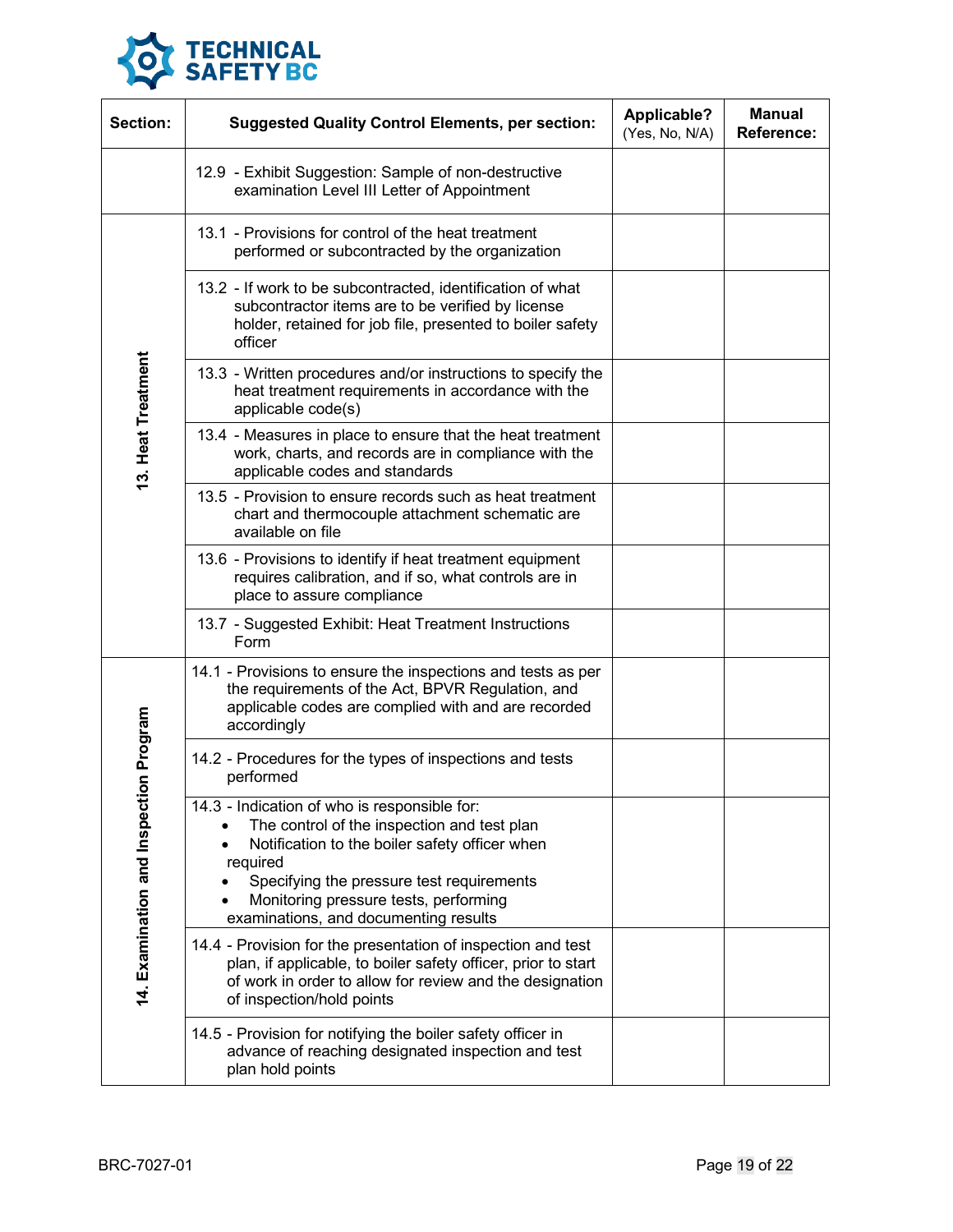

| Section:        | <b>Suggested Quality Control Elements, per section:</b>                                                                                                      | <b>Applicable?</b><br>(Yes, No, N/A) | <b>Manual</b><br><b>Reference:</b> |
|-----------------|--------------------------------------------------------------------------------------------------------------------------------------------------------------|--------------------------------------|------------------------------------|
|                 | 14.6 - Details, controls, and procedures on how pressure<br>testing (hydro and/or pneumatic) will be carried out<br>safely                                   |                                      |                                    |
|                 | Note: Requirements for Pneumatic Pressure Testing<br>procedures with stored energy values >1677kJ<br>https://www.technicalsafetybc.ca/pneumatic-testing      |                                      |                                    |
|                 | 14.7 - Provisions to ensure final inspections are performed<br>to assure all Act, BPVR Regulation, and applicable<br>codes requirements have been met        |                                      |                                    |
|                 | 14.8 - Measures established to control field activities, as<br>applicable                                                                                    |                                      |                                    |
|                 | 14.9 - Suggested Exhibit: Inspection and Test Plan (ITP),<br><b>Checklist, Traveler or Process Sheets</b>                                                    |                                      |                                    |
|                 | (If utilized, the forms provide for sign-offs (by<br>contractor, owner inspector, and/or boiler safety officer)<br>and date of examinations performed)       |                                      |                                    |
|                 | 14.10 - Suggested Exhibit: Pressure Test Reports                                                                                                             |                                      |                                    |
|                 | 14.11 - Suggested Exhibit: Pressure Testing Procedure                                                                                                        |                                      |                                    |
|                 | 14.12 - Suggested Exhibit: Visual Inspection Procedure                                                                                                       |                                      |                                    |
|                 | (Only applicable if visual inspection is to be completed<br>by licencee)                                                                                     |                                      |                                    |
| 15. Calibration | 15.1 - Provisions for the calibration of measuring and test<br>equipment                                                                                     |                                      |                                    |
|                 | 15.2 - Method of identifying equipment requiring calibration,<br>as well as how the status or due date of calibration is<br>indicated (stickers, tags, etc.) |                                      |                                    |
|                 | 15.3 - Method of record keeping for calibration records                                                                                                      |                                      |                                    |
|                 | 15.4 - Provision to ensure the calibration of gauges used<br>for pressure testing, and identify the frequency of<br>calibration                              |                                      |                                    |
|                 | 15.5 - Provision for identifying and handling non-conforming<br>equipment                                                                                    |                                      |                                    |
|                 | 15.6 - Descriptions of any other applicable requirements as<br>per applicable codes                                                                          |                                      |                                    |
|                 | 15.7 - Provision for calibration records to be made available<br>to the boiler safety officer                                                                |                                      |                                    |
|                 | 15.8 - Exhibit Suggestion: List of measuring and test<br>equipment that requires calibration, including identifier,<br>status, dates, frequency, etc.        |                                      |                                    |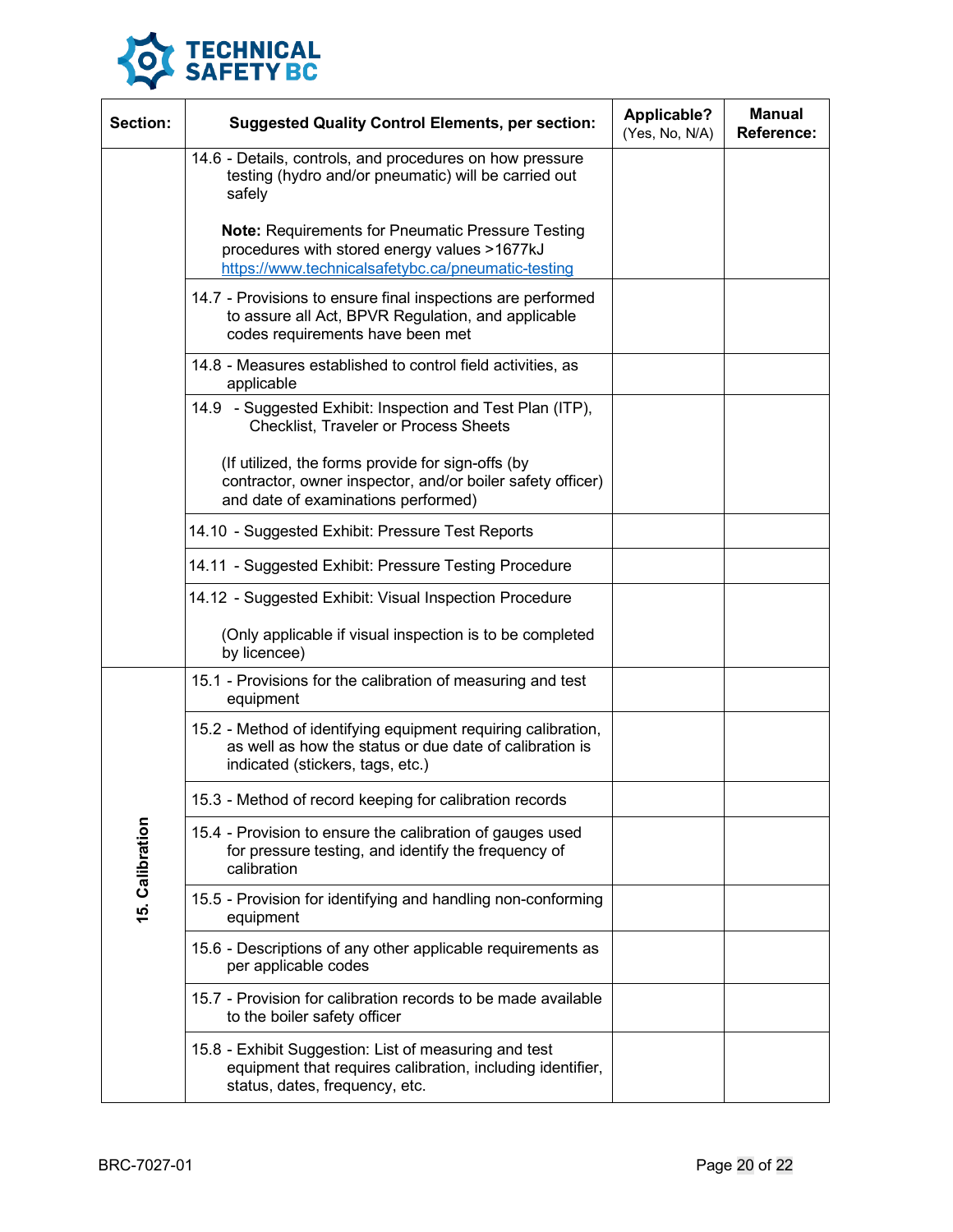

| Section:                          | <b>Suggested Quality Control Elements, per section:</b>                                                                                                                                              | <b>Applicable?</b><br>(Yes, No, N/A) | <b>Manual</b><br>Reference: |
|-----------------------------------|------------------------------------------------------------------------------------------------------------------------------------------------------------------------------------------------------|--------------------------------------|-----------------------------|
| 16. Correction of Non-compliances | 16.1 - System for correcting non-compliances and any<br>condition which does not comply with the<br>requirements of the Act, associated regulations,<br>design, specifications, and applicable codes |                                      |                             |
|                                   | 16.2 - Indication of who is responsible for the resolution of<br>non-compliances                                                                                                                     |                                      |                             |
|                                   | 16.3 - Provision for non-compliances to be corrected or<br>eliminated before the completed component can be<br>considered compliant                                                                  |                                      |                             |
|                                   | 16.4 - Provisions to document the non-compliances and<br>their disposition                                                                                                                           |                                      |                             |
|                                   | 16.5 - Provision to inform a Technical Safety BC boiler<br>safety officer of non-compliant conditions                                                                                                |                                      |                             |
|                                   | 16.6 - Controls for the identification, segregation, handling,<br>and disposal of non-compliant items                                                                                                |                                      |                             |
|                                   | 16.7 - Exhibit Suggestion: An example of non-compliance<br>record form to be used to document the non-<br>compliance and the disposition                                                             |                                      |                             |
|                                   | 16.8 - Exhibit Suggestion: A sample facsimile of non-<br>compliance identification or "hold" tag/label                                                                                               |                                      |                             |
| 17. Record Retention              | 17.1 - Measures to ensure that the records are maintained<br>as required by the Act, BPVR Regulation, and<br>applicable codes                                                                        |                                      |                             |
|                                   | 17.2 - Identification of records that may be required to be<br>maintained                                                                                                                            |                                      |                             |
|                                   | 17.3 - Provision to ensure that all required records are<br>maintained for a minimum period of seven years                                                                                           |                                      |                             |
|                                   | (per Section 72(1)(a) of the Power Engineers, Boiler,<br>Pressure Vessel, and Refrigeration Safety Regulation)                                                                                       |                                      |                             |
| 18. Exhibits                      | 18.1 - Samples of forms/facsimiles referenced within the<br>manual contain company name/logo and titles<br>consistent with the forms referenced in the text of the<br>manual                         |                                      |                             |
|                                   | Note: Technical Safety BC forms and forms controlled<br>by other organizations referenced within the manual,<br>are not required to be included in exhibits                                          |                                      |                             |
|                                   | 18.2 - Sample forms in this section are identified as<br>"SAMPLE" or "EXHIBIT"                                                                                                                       |                                      |                             |
|                                   | 18.3 - Forms/facsimiles when referenced throughout the<br>manual include the title and exhibit/sample number for<br>each reference within all sections of the manual                                 |                                      |                             |